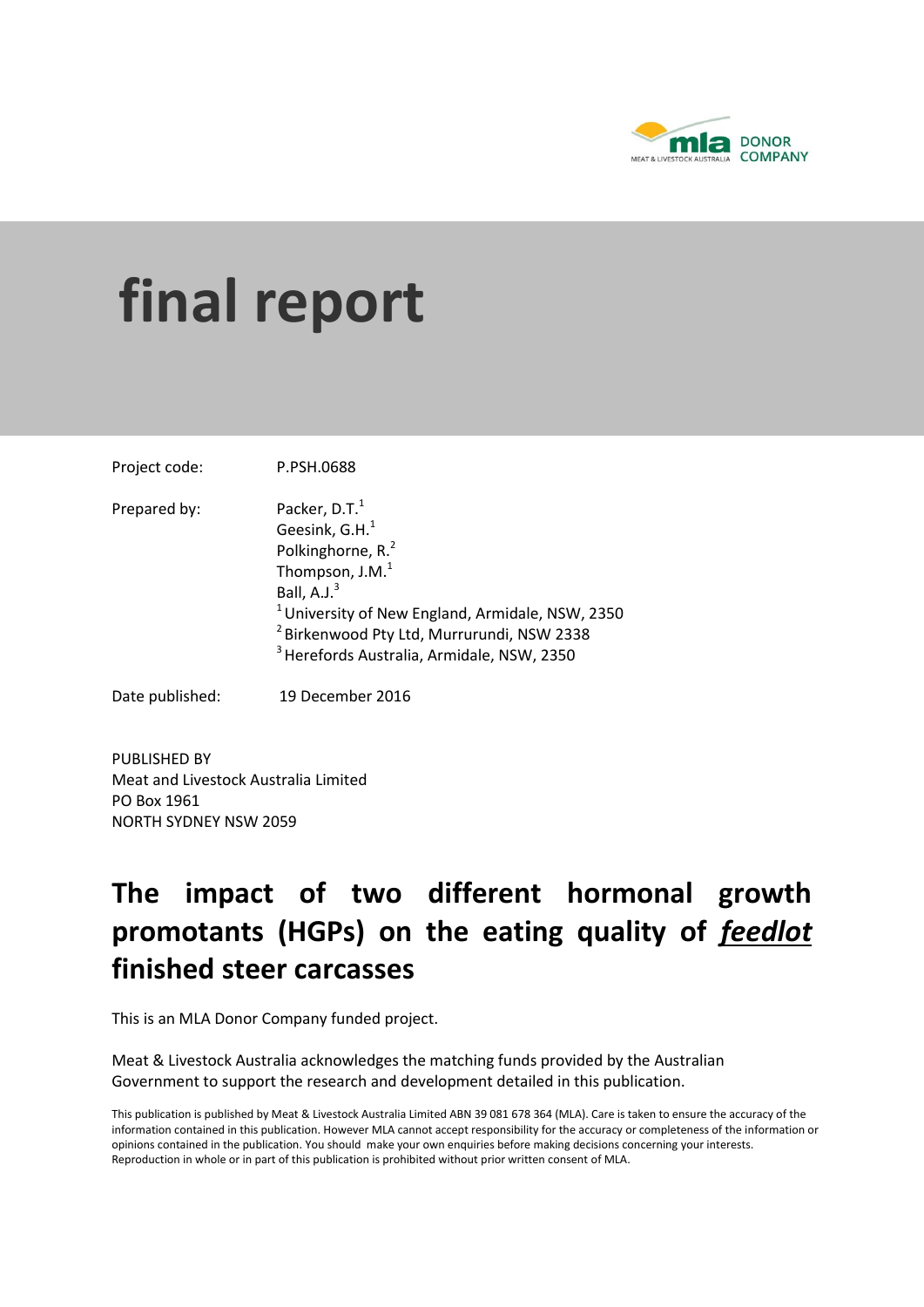## **Abstract**

The Meat Standards Australia (MSA) beef grading model applies a variable penalty for different cuts for Hormonal Growth Promotant (HGP) treated carcasses but does not differentiate between different HGP types. Using 300 non implanted *Bos indicus/Bos taurus* composite steers an experiment was conducted to compare the effects on eating quality in the *mm. longissimus dorsi* (LD) and *gluteus medius* (GM) muscles of an oestradiol only (OES) and a combination trenbolone acetate with oestradiol (TBA+OES) implant with non-implanted animals (CON) fed a concentrate ration for 73 days prior to slaughter. Sensory and objective LD and GM samples were aged for either 5 or 35 days before freezing at -20°C. Carcass weights from each group were significantly different (P<0.05). Corrected for carcase weight, both HGP treatments had a significant effect on hump height, ossification score, marble score, P8 fat depth and eye muscle area. The TBA+OES treatment resulted in significantly tougher meat than the OES and CON treatments as assessed by shear force (P<0.05), although this difference was reduced with aging. Sensory scores (tenderness, juiciness, like flavour, overall liking and a composite MQ4 score) confirmed a negative HGP treatment effect, whereby TBA+OES was significantly lower than the CON and OES groups after 5 days of aging, and these differences were reduced through aging. TBA+OES had a greater impact on sensory scores in the LD when compared to the GM. Both HGP treatments increased calpastatin activity, and the TBA+OES group was significantly different to the CON and OES groups (P<0.05). It was concluded that OES and TBA+OES implants have different impacts on meat eating quality measurements, which could have important implications for the Australian and international beef industry.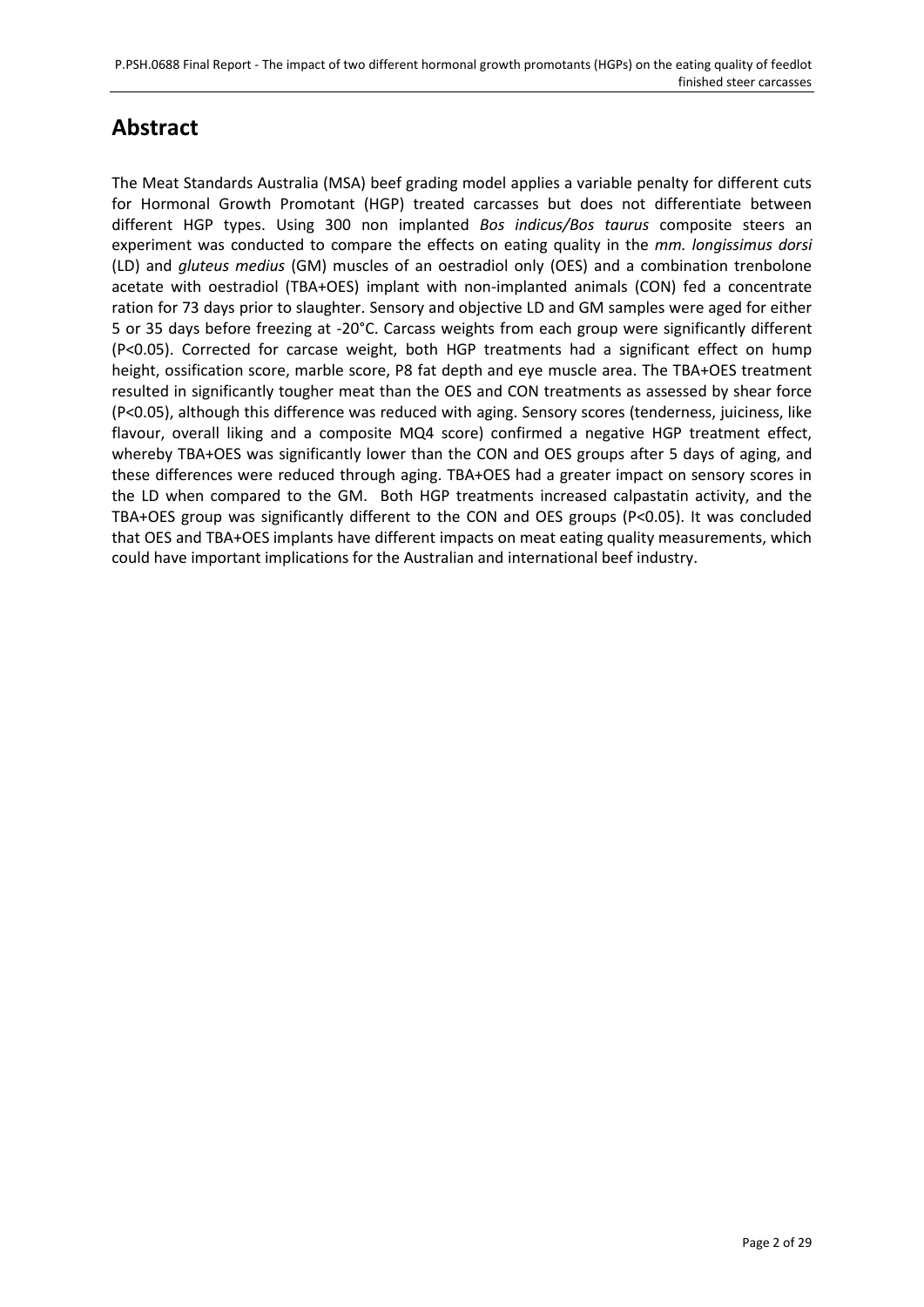## **Executive summary**

This experiment demonstrated that oestradiol only (OES) Hormonal Growth Promotants (HGPs) have less impact on eating quality than combination oestradiol and trenbolone acetate (TBA+OES) implants when used in feedlot finished steers fed for 73 days. Furthermore, aging of meat from animals treated with TBA+OES combination HGPs reduces the negative impact on eating quality. This could mean that the current eating quality penalty in the Meat Standards Australia (MSA) model to account for the differing impact of HGP implants may require adjustment to account for these findings.

HGPs are a tool that has been used in the Australian beef industry for over thirty years. Their productivity and economic advantages have been widely accepted with reported growth rate improvements of 10-30% and feed conversion efficiency improvements of 5-15%. [Davies \(2008\)](#page-26-0) reported that HGPs added an extra \$210M to the Australian beef industry in 2006-7 through heavier animals and earlier turnoff-times. With the increasing focus on reducing the impact on the environment caused by agricultural production, technology such as HGP implants will continue to play a role into the future.

The MSA beef grading model predicts the eating quality outcome of different cuts by cooking method from commercial inputs of on-farm, carcass traits and processing inputs. Based on a body of Australian research in the mid-2000's it was demonstrated that HGPs have undoubtedly a negative impact on beef eating quality over and above an effect on maturity (ossification) and fat content, in the order of three to six palatability points (MQ4). Subsequently, an adjustment of approximately 4 to 5 MSA Index points is applied to any HGP treated carcase that is presented for grading.

Since the introduction of the HGP adjustment, some industry stakeholders argued that the research conducted to establish the magnitude of the HGP adjustment did not allow for the hypothesised variable effects of different HGPs used in Australia. This was because, in the majority of the studies conducted, animals received multiple implants and/or were finished with a TBA+OES HGP implant. This made individual implant contribution to eating quality effects difficult to distinguish, and therefore, to protect the consumer, the MSA pathways committee decided on one collective HGP adjustment.

A total of 300 steers were inducted into a feedlot on the Darling Downs and finished on a high energy ration for 73 days. Animals were allocated randomly into one of three HGP treatment groups; Control – CON (no implant), OES (Compudose 100) or TBA+OES (Component TE-200). Following the finishing period, animals were transported to and slaughtered at a commercial processor located at Beenleigh, Qld. At boning, the rump (as rost biff) and left striploin were collected from each carcass, vacuum packed and chilled prior to transport to the University of New England for sampling. Four samples of the *m. gluteus medius* (GM – D rump) and *m. longissimus dorsi* (LD – striploin) from each carcass were aged either 5 days or 35 days, for both objective and consumer sensory analysis. Two primals with divergent aging characteristics were chosen for this trial, as research has shown the magnitude of the HGP on eating quality is proportional to the aging potential of the cut. For example, the striploin has the greatest aging rate in the carcass, and therefore displays the largest negative impact when a HGP is used.

Untrained consumers scored each sample for tenderness, juiciness, flavour and overall liking which were prepared using the MSA consumer testing protocols and weighted by 0.3, 0.1, 0.3 and 0.3 respectively to calculate a composite palatability score (MQ4). Objective measurements included Warner-Bratzler shear force, cooking loss, Minolta colour readings (L\*, a\* and b\*), and pH.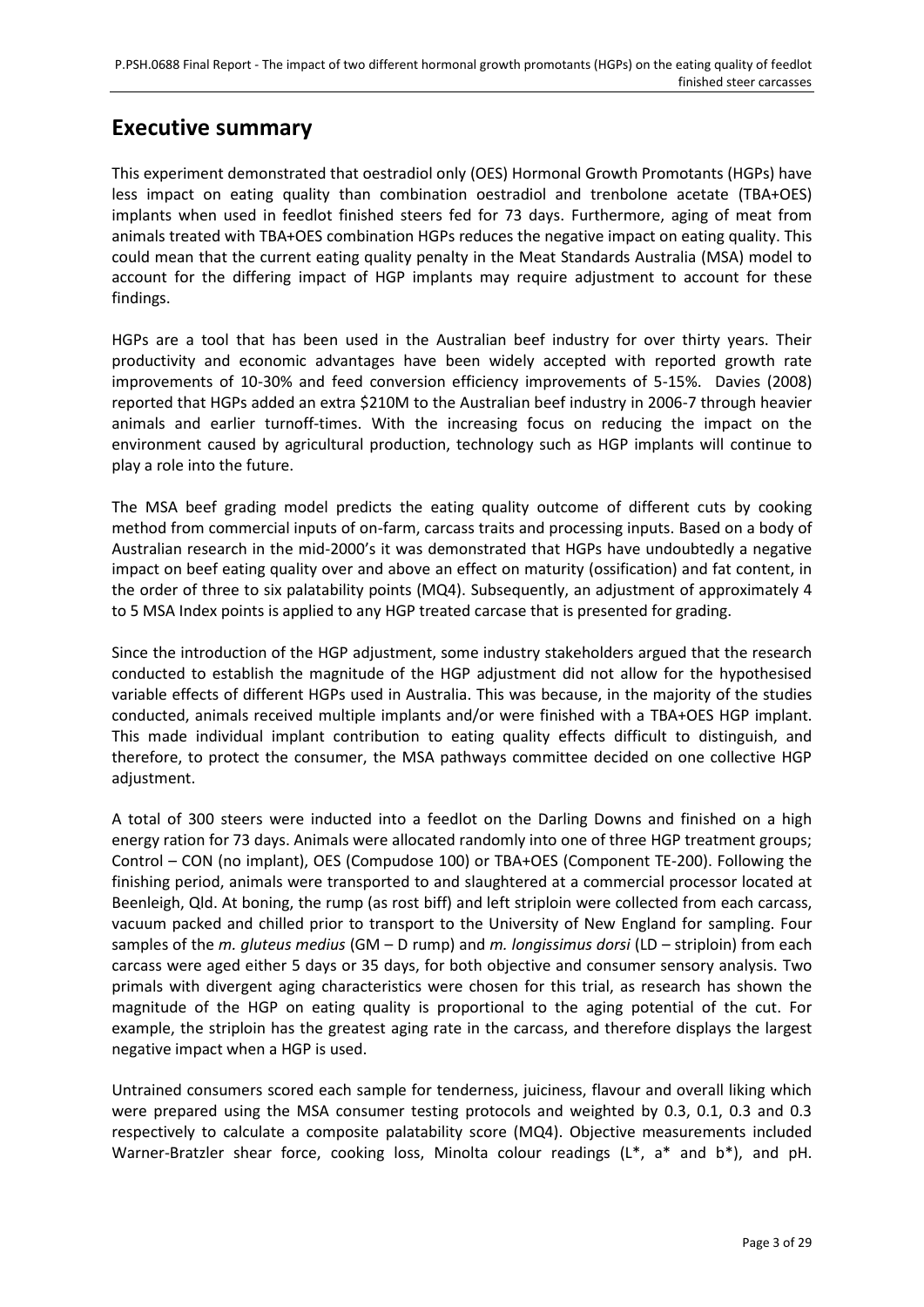Calpastatin activity, an inhibitor of  $\mu$ -calpain, an enzyme responsible for proteolysis during aging, was measured.

The TBA+OES treatment resulted in the largest live and carcass weights, with a 24% and 10% respectively, advantage over the CON group. The OES treatment responses were intermediate, with a live and carcass weight advantage of 11% and 5% respectively, when compared to the CON treatment. There was a wide variance in live and carcass weights from 367 to 570kg, and 185 to 298kg respectively. Both HGP treatments increased ossification scores, decreased ribfat and marbling scores and increased eye muscle area. The impacts were larger for the TBA+OES treatment than the OES treatment. These performance and carcase results were expected, as estrogens (e.g. oestradiol) and androgens (e.g. trenbolone acetate) target different hormone receptors, and therefore any impacts are additive.

Sensory scores indicate that TBA+OES treatment had a significant negative impact on eating quality when compared to the CON or OES treatments. There was a numerical, but statistically nonsignificant (P>0.05) decrease in sensory scores as a result of OES treatment in comparison with the CON treatment. For the LD, there was an interaction between the aging and the HGP treatments, whereby the magnitude of the impact of TBA+OES treatment on eating quality reduced from 5 to 35 days. This has important implications for the processing sector as it allows for improvement of high value TBA+OES treated cuts such as the striploin, through additional aging. Shear force values supported the sensory score results, whereby the TBA+OES samples were significantly tougher than the OES and CON samples after 5 days of aging, though differences between treatments was reduced by aging 35 days. The HGP treatments increased cooking loss significantly, though numerically only by 0.4% to 0.5%. Only minor numerical differences were seen for L\*, a\*, and b\* measurements between all groups. Overall there were three carcases with an ultimate pH >5.7 and 20 animals with a meat colour score >3, therefore being outside the specifications to be eligible for MSA grading.

Calpastatin is an inhibitor of  $\mu$ -calpain, the predominant enzyme responsible for muscle protein degradation in a live animal and as a result, meat tenderisation post mortem. It has been hypothesised that HGPs increase the level of calpastatin in muscles of live animals, thus reducing protein degradation, leading to an increase in muscle deposition. In a post mortem carcass this same enzymatic system regulates the aging process, and therefore higher levels of calpastatin would lead to a decrease in tenderisation during aging. The results from this project support this hypothesis whereby calpastatin activity was significantly increased by the TBA+OES treatment when compared to the CON and OES groups. The OES treatment increased calpastatin activity numerically but not to a statistically significant level when compared to the CON treatment. These results suggest that both oestrogen and combination androgen and oestrogen implants decrease protein degradation rates by increasing calpastatin levels, partly explaining the mode of action and their effect on meat quality.

Both HGP treatments increased live weight and carcass weight, though had negative impacts on carcass measurements correlated to eating quality, along with lower sensory scores and higher shear force scores. This impact was far greater for the TBA+OES treatment which had the largest production advantage, but the greatest impact on eating quality. The economic impacts between the three treatments will vary between production systems when balancing eating quality with productivity. Based on this study, producers look to benefit knowing that the OES treatment may result in less impact on marbling and other fat measurements, ossification and hump height, than the TBA+OES treatment when used in feedlot finished steers. The net result is a higher MSA Index score and potentially greater returns through eating quality premiums available on processor grids. The MSA Index scores for CON, OES and TBA+OES were 57.2, 51.0 and 49.9 respectively. Similarly,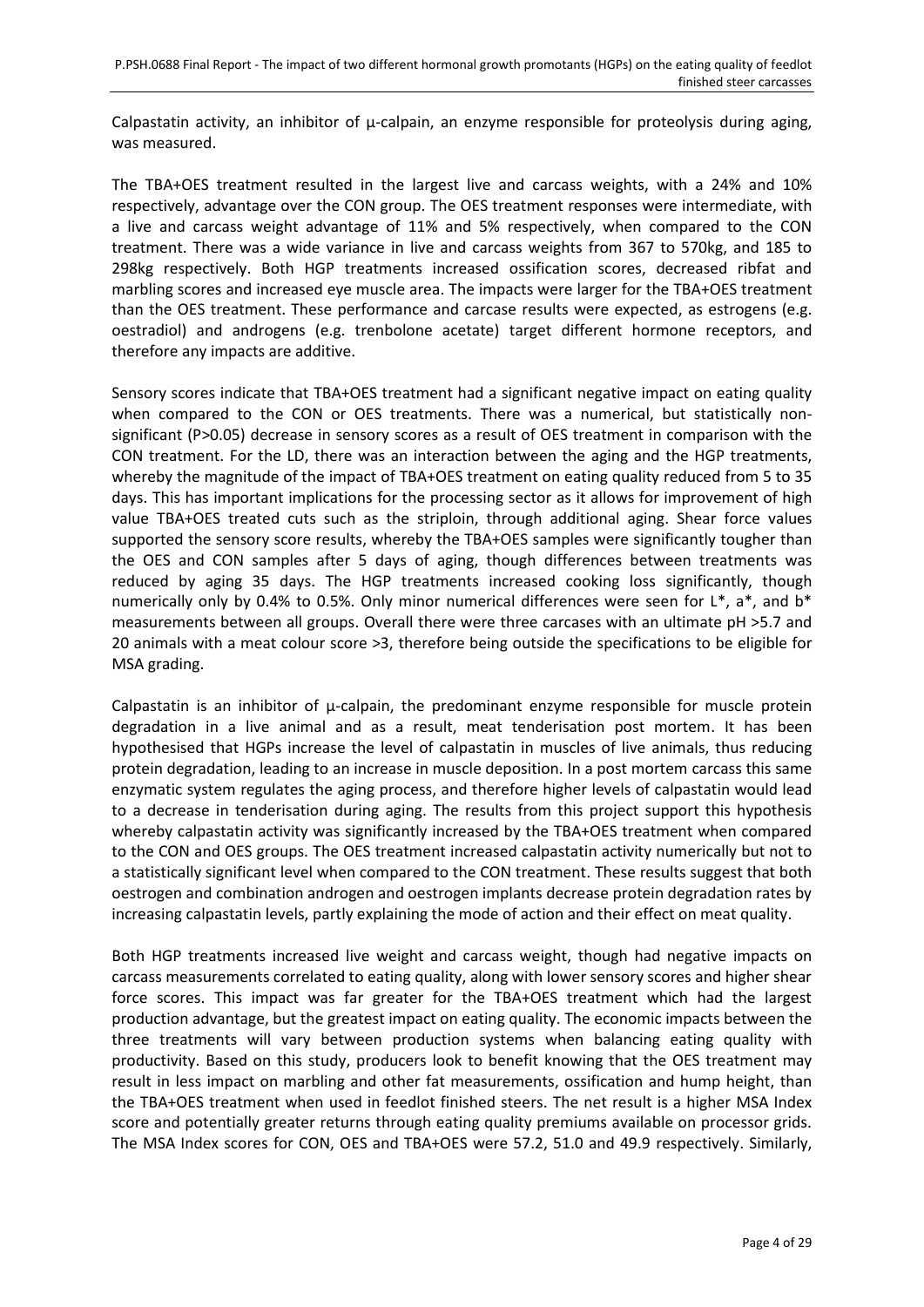OES implants have a productivity benefit over untreated animals, which may outweigh the economic differences in MSA Index scores.

Further work is underway currently to evaluate the impacts of OES implants when steers are finished on pasture for approximately 400 days. Once this component of this project is completed, both studies would need to be collectively evaluated using the predicted and actual mean MQ4 sensory scores to identify if any modifications to differentiate HGP implants in the MSA model would be justified.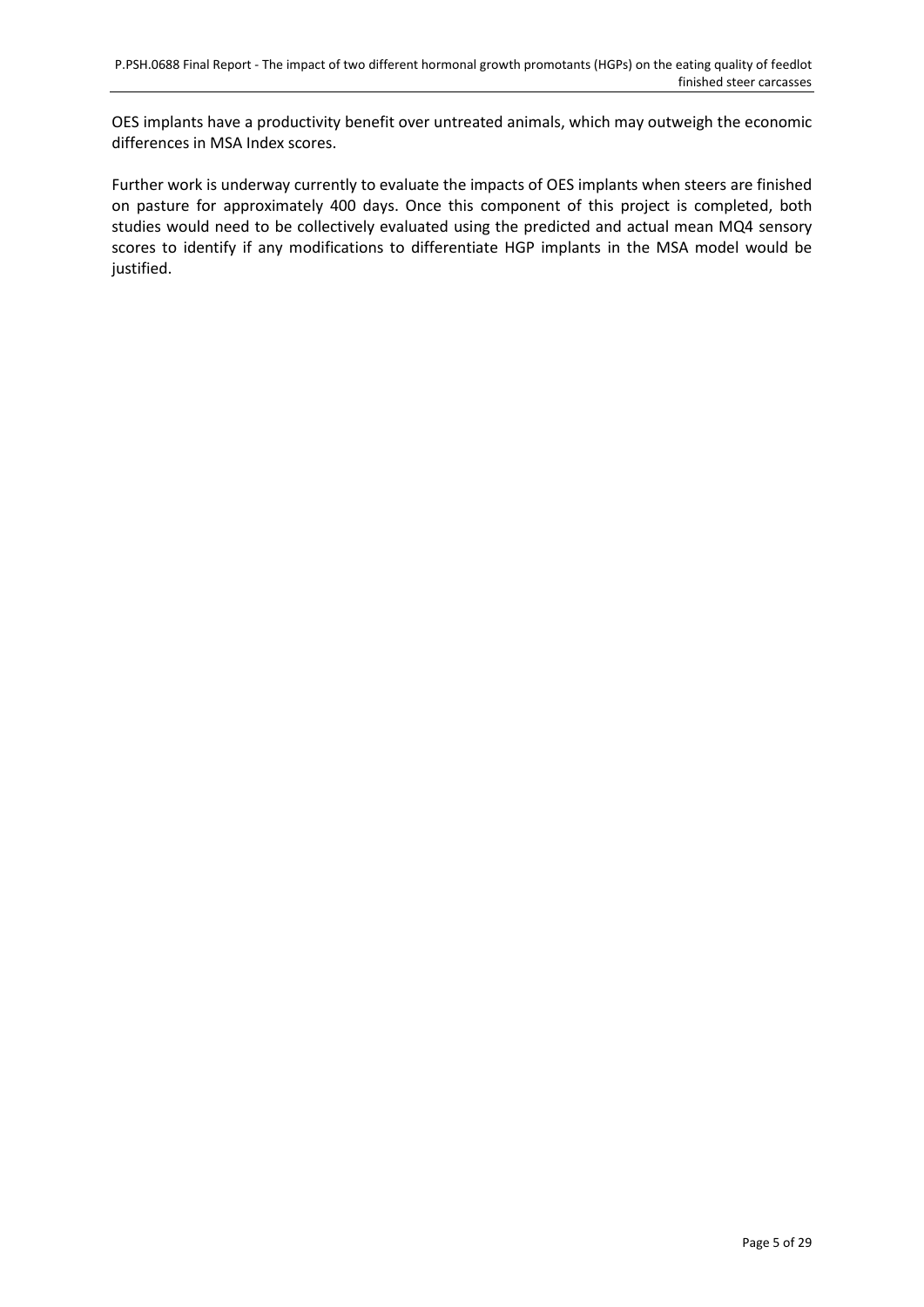## **Table of contents**

| 1                                      |    |
|----------------------------------------|----|
| $\overline{2}$                         |    |
| 2.1<br>2.2<br>2.3<br>2.4<br>2.5<br>2.6 |    |
| 2.6.1                                  |    |
| 2.6.2                                  |    |
| 2.6.3                                  |    |
| 2.6.4                                  |    |
| 2.6.5                                  |    |
| 2.6.6                                  |    |
| 3                                      |    |
| 3.1<br>3.2<br>3.3                      |    |
| 3.3.1                                  |    |
| 3.3.2<br>3.4<br>3.5<br>3.6             |    |
| 4                                      | 22 |
| 5                                      |    |
| 6                                      |    |
| 7                                      |    |
| 8                                      |    |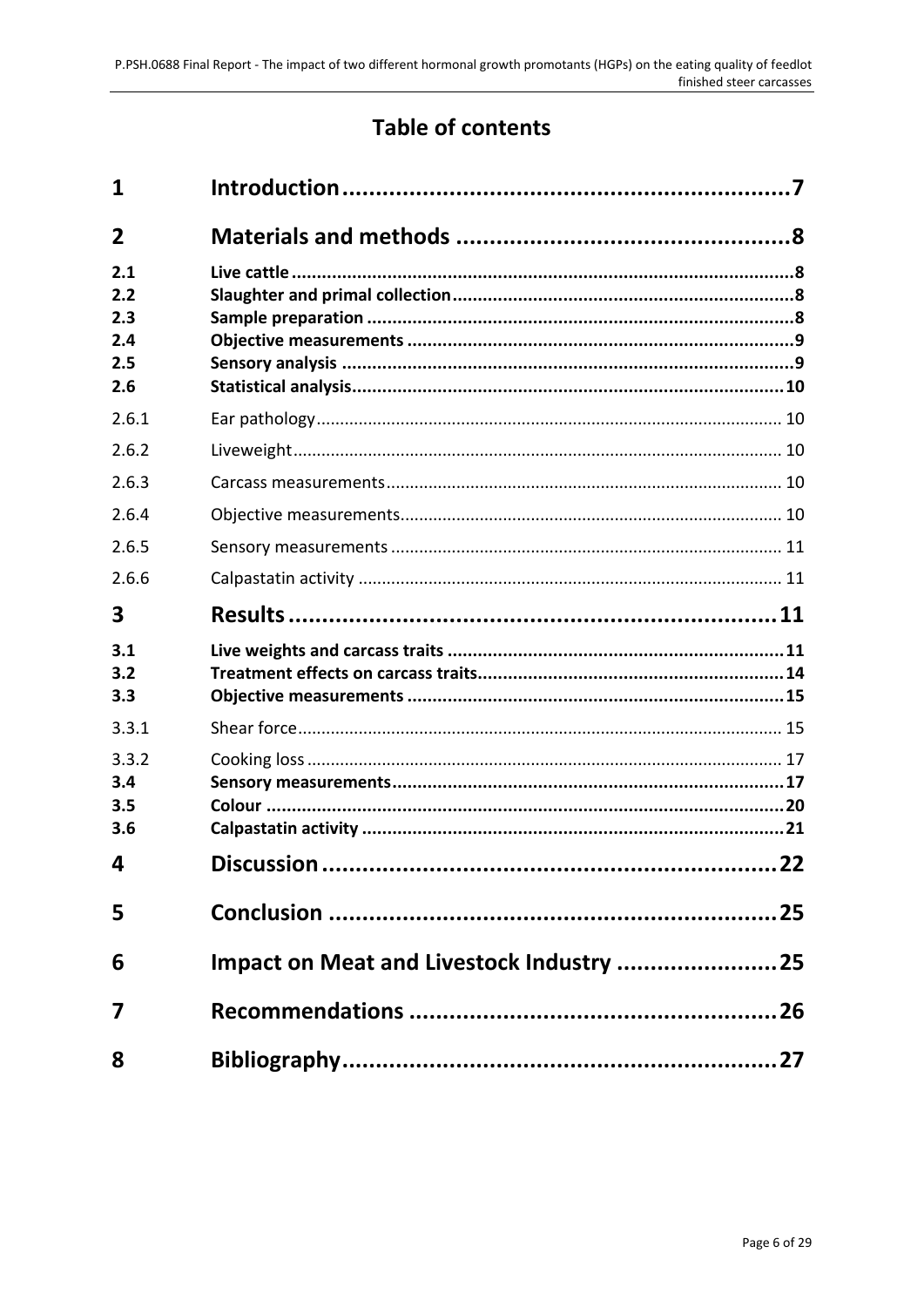## <span id="page-6-0"></span>**1 Introduction**

Hormone growth promotants (HGPs) have been utilised in the Australian beef industry for over 30 years to improve animal weight gain and feed efficiency. They are primarily used in northern Australian grassfed production systems, as well as in feedlots. In 2007, it was estimated that approximately half of all animals slaughtered in Australia were implanted with HGPs, contributing \$210 million to the industry annually [\(Davies, 2008;](#page-26-0) [Hunter, 2009\)](#page-26-2). This contribution has declined in recent years due to the growth of HGP free markets, drought and the impact of HGPs on eating quality.

The productivity advantages of HGP implants are well understood and accepted. In an earlier review of HGPs, [Preston \(1999\)](#page-27-0) reported improvements of 10 to 30% in growth rate and 5 to 15% in feed conversion efficiency. Australian studies have reported economic advantages of up to A\$64 per steer treated with a HGP implant [\(Davies, 2008\)](#page-26-0). Utilising a large US feedlot implant trial database (1996- 2014) along with other research, [Duckett and Pratt \(2014\)](#page-26-3) confirmed these advantages, with the combined trenbolone acetate and oestradiol implants resulting in the highest growth performance. [Dikeman \(2007\)](#page-26-4) commented that due to the different modes of action of androgen (e.g. trenbolone acetate) and estrogen (e.g. oestradiol) compounds in HGPs, the effects were generally additive. More recently there has been increased attention on the environmental benefits of growth enhancing technologies, such as HGP implants, to negate lifetime emissions from ruminants and improve resource efficiency [\(Capper & Hayes, 2012;](#page-26-5) [McCrabb & Hunter, 2002\)](#page-27-1)

[Nichols et al. \(2002\)](#page-27-2) reviewed the literature on the effects of HGP implants on the tenderness of beef and concluded that for many individual experiments HGPs had only a limited effect on shear force and taste panel tenderness. Contrary to this, [Watson \(2008\)](#page-28-0) concluded that when considered in a meta-analysis, HGP implants had a clear negative impact on both shear force and sensory tenderness. Subsequently, adjustments ranging between minus 3-6 palatability (MQ4) points depending on cut, were introduced to the MSA grading model in 2008 [\(Watson et al., 2008c\)](#page-28-1). This adjustment was applied to all HGP treated carcasses regardless of the type of implant used.

Many of the reports in the literature have only compared one type of HGP implant against a control. Where multiple implants were used, the designs often made it difficult to compare the different HGP formulations [\(Hunter, 2009\)](#page-26-2). However in the reviews of [Tatum \(2009\)](#page-27-3) and [Morgan \(1997\)](#page-27-4) a comparison between implant types was possible and although the results have been variable, they suggested that the milder oestradiol implants tended to have a smaller impact on eating quality than the implants which contained a combination of trenbolone acetate and oestradiol.

[Koohmaraie et al. \(2002\)](#page-27-5) proposed that the net rate of muscle synthesis in the body was a function of both muscle synthesis and degradation, whereby degradation was mediated largely via the calpain/calpastatin axis. They proposed that the rate of muscle synthesis was unlikely to be associated with eating quality, rather that the eating quality of muscle in the post-mortem (pm) carcass was a function of muscle degradation rates. As suggested by [Thompson et al. \(2008a\)](#page-28-2) if some part of the growth advantage of HGP implants in the live animal was achieved via a decreased muscle degradation rates, this would result in slower aging rates for muscles and hence tougher beef.

The Meat Standards Australia (MSA) beef grading model predicts the eating quality outcome of different cuts by cooking method from commercial inputs of on-farm, carcass traits and processing inputs [\(Polkinghorne et al., 2008\)](#page-27-6). A feature of the MSA model is that it accounts for differential aging rates across the musculature. If different HGP formulations affect eating quality differently,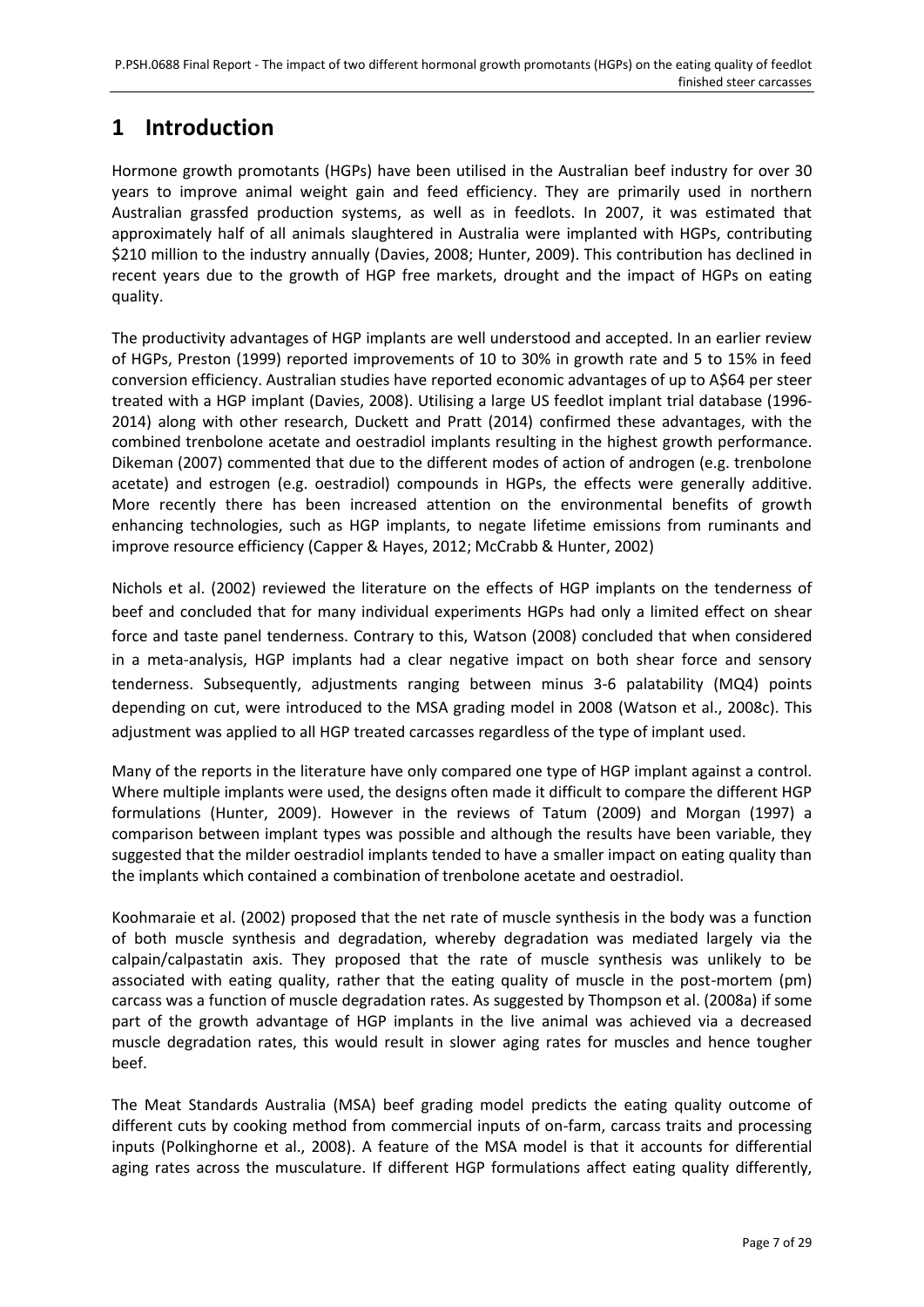this raises the question as to whether these impacts will interact with different muscles in the carcass. [Thompson et al. \(2008a\)](#page-28-2) reported that use of a combination trenbolone acetate and oestradiol implant resulted in much greater effects on eating quality in faster aging muscles such as the *m. longissimus dorsi* (LD), when compared to other muscles in the carcass.

Currently the MSA model does not distinguish between the different types of HGP implants. This was a deliberate strategy implemented by the MSA Pathways Committee to protect the consumer [\(Polkinghorne, 2015\)](#page-27-7) as the Committee considered that at the time there were insufficient studies which clearly quantified the differences between HGP implants. This paper reports the results from an experiment designed to compare the impact of an oestradiol only and a combination trenbolone acetate and oestradiol implant, with non-implanted controls, when finished in a feedlot for 73 days. Given the potential of HGP implants to impact on pm aging rates, meat quality was assessed at 5 and 35 days pm using two cuts with divergent aging characteristics.

## <span id="page-7-0"></span>**2 Materials and methods**

## <span id="page-7-1"></span>**2.1 Live cattle**

A total of 300 composite steers (3/8 *Bos indicus*, 1/2 *Bos taurus,* 1/8 *Bos indicus-taurus hybrid*) from the same year of birth (2013) were used in this study. The steers were weaned on a large Northern Territory property and transported to central Queensland for backgrounding until an average feedlot entry weight of 317kg (standard deviation ±19.3). At induction, steers were weighed and randomly allocated to the three treatment groups which comprised a control (CON), where steers received no implant, an oestradiol only implant (OES - Compudose 100, Elanco Animal Health, Indianapolis, IN, USA; 21.1 mg oestradiol-17ß), or a combination trenbolone acetate and oestradiol implant (TBA+OES - Component TE-200, Elanco Animal Health, Indianapolis, IN, USA; 200mg trenbolone acetate and 20mg oestradiol). Animals were fed a high energy grain diet as per the feedlots finishing regime for 73 days. Implant ear pathology audits and live weights were collected at day 33 and 68 after induction. Animal ethics approval was granted by the University of New England Animal Ethics Committee (authority number AEC14-045).

## <span id="page-7-2"></span>**2.2 Slaughter and primal collection**

At the completion of feeding, animals were transported 192 kilometres to a commercial abattoir and slaughtered the following morning. Carcasses were electrically stimulated and hot carcass weight and P8 fat depth recorded before carcasses were spray chilled. MSA graders assessed carcasses approximately 20 hours pm after quartering at the  $12/13<sup>th</sup>$  rib. Grading measurements included ultimate pH (pHu), ossification score, marbling score, hump height, eye muscle area, meat colour, fat colour and ribfat depth [\(AUSMEAT, 2005\)](#page-26-6). Directly after quartering a 3mm slice from the LD was collected from each carcass, diced and a 5g sub-sample was frozen in liquid nitrogen for calpastatin analysis.

At boning, rump primals from both sides and the striploin primal from the left side were collected from all 300 carcasses. These primals were vacuum packed and chilled prior to transport to the meat science laboratory at the University of New England.

## <span id="page-7-3"></span>**2.3 Sample preparation**

Primals were trimmed of all fat, epimysium and surrounding muscles. The trimmed LD were cut into four portions, whilst the left and right *m. gluteus medius* (GM) were each cut into two portions.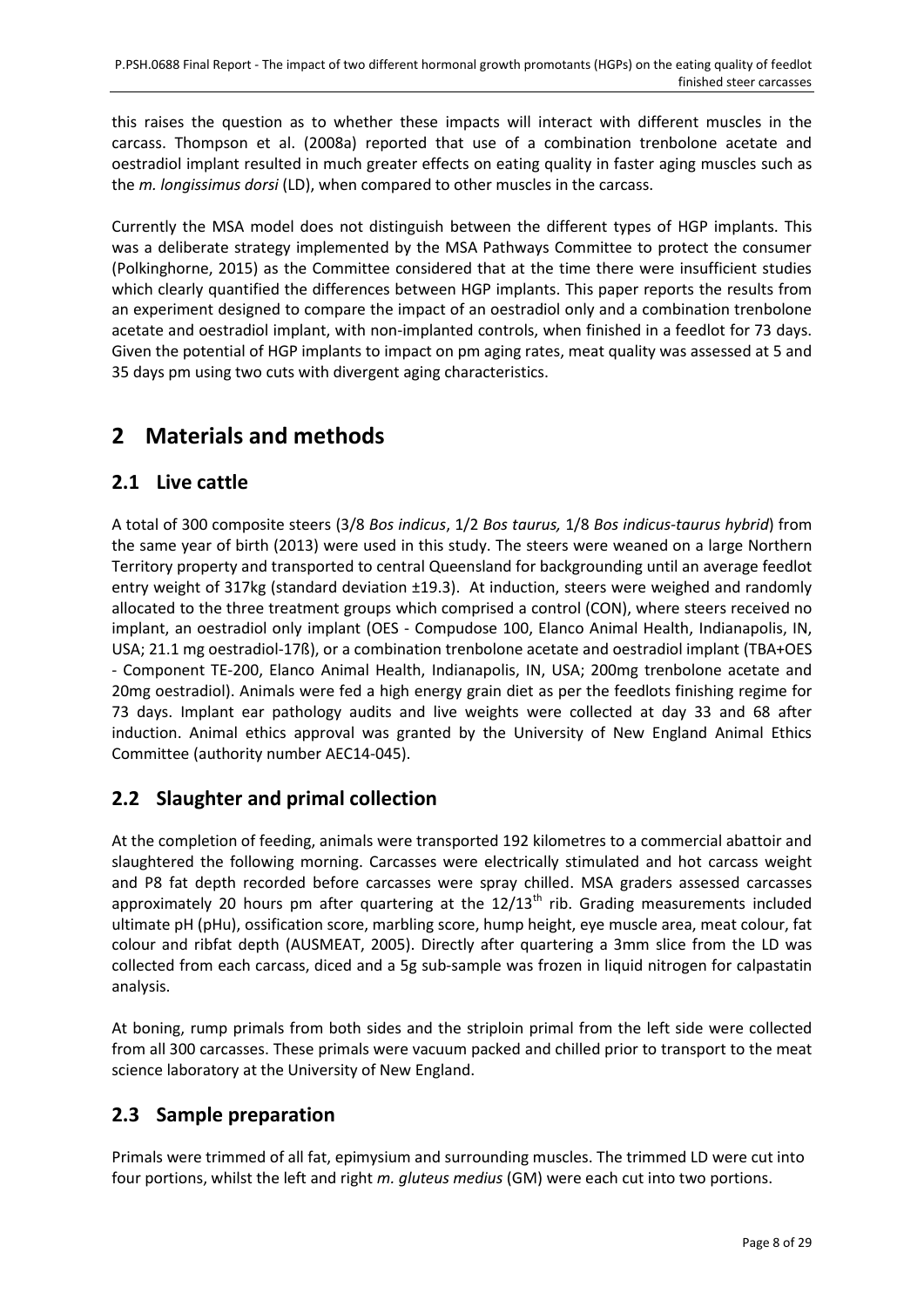Samples for sensory and objective analyses were allocated to aging treatments by rotating samples on position within muscle. Sensory samples were prepared as described by [Watson et al. \(2008a\),](#page-28-3) whereby each sample was cut perpendicular to the muscle fibre direction into five 25mm thick steaks. Objective LD and GM portions weighing approximately 250g were prepared. Both sensory and objective samples were aged in vacuum bags for 5 or 35 days pm at 4°C before being frozen and stored at -20°C.

## <span id="page-8-0"></span>**2.4 Objective measurements**

Shear force blocks were prepared using the methodology of [Perry et al. \(2001\)](#page-27-8) with some modifications. Samples were thawed at 4°C for 12 hours prior to analysis. After thawing, a 60-80g block was cut (approximately 50mm x 50mm x 25mm in size) from each sample. Colour readings were taken using a Minolta Chroma Meter (D65) from a cut surface which had bloomed for at least 20 minutes. The CIE, L\*, a\*, b\* dimensions were recorded as the average of three readings. Ultimate pH was again recorded in the laboratory.

Objective blocks were placed in unsealed vacuum bags and cooked in a water bath at 70°C for 30 minutes prior to cooling under running water for 20 minutes. Pre- and post-cook weights were used to calculate cooking loss as the % of change to the pre-cook weight. Shear force was calculated as the mean maximum force for six sub-samples cut perpendicular to the fibre direction.

Calpastatin activity was measured using the methodology of [Shackelford et al. \(1994\)](#page-27-9) and [Koohmaraie \(1990\)](#page-27-10) with slight modifications. Briefly, 4g of the sample collected at 20 hours pm was homogenised in 20ml of extraction buffer (100mM Tris, 5mM EDTA, 10mM mercaptoethanol, pH 8.3). Samples were spun for 15 min at 4000 x g prior to transferring 12 ml of supernatant into a 15ml tube, and heating in a water bath at 95°C for 15 min whilst gently rocking. Samples were then centrifuged for 15min at 4000 x g, and the supernatant filtered through glass wool. Samples were frozen at -20°C until analysis. An m-Calpain preparation needed to assess calpastatin activity was prepared as pe[r Koohmaraie \(1990\).](#page-27-10)

Calpastatin samples were assayed against semi-purified m-calpain using casein as a substrate. The activity of m-calpain was expressed as the level of enzyme activity that increased an absorbance unit by 1.0 at 278nm in 60 mins at 25°C. Calpastatin, being the inhibitor of calpains was the inverse, expressed as the amount that inhibits 1.0 unit of m-calpain activity, expressed in units per gram of muscle.

## <span id="page-8-1"></span>**2.5 Sensory analysis**

Sensory analysis was conducted using the MSA sensory protocols described b[y Watson et al.](#page-28-3)  (2008a). Briefly, a taste panel trial utilised 60 untrained consumers, in three sessions of 20. Each panellist was served a total of seven steaks, the first being a mid-range starter steak followed by six treatment steaks, one from each of six product groups defined by cut, treatment and days aged to establish a broad eating quality range. The five steaks from each sample were allocated to a different serving order and distributed across sessions. Product presentational order was controlled by a 6 x 6 Latin square to ensure all products were served equally across serving order, session and before and after other products. Steaks were cooked for a set time to achieve a medium doneness using a Silex™ grill. After cooking, the steaks were rested, halved and served with each sample being evaluated by ten consumers. Consumers rated each steak for four sensory attributes by marking a line on a 100mm line scale anchored by the words not tender/very tender for tenderness, not juicy/very juicy for juiciness, and dislike extremely/like extremely for both like flavour and overall satisfaction. Tenderness, juiciness, like flavour and overall acceptability scores were weighted by 0.3,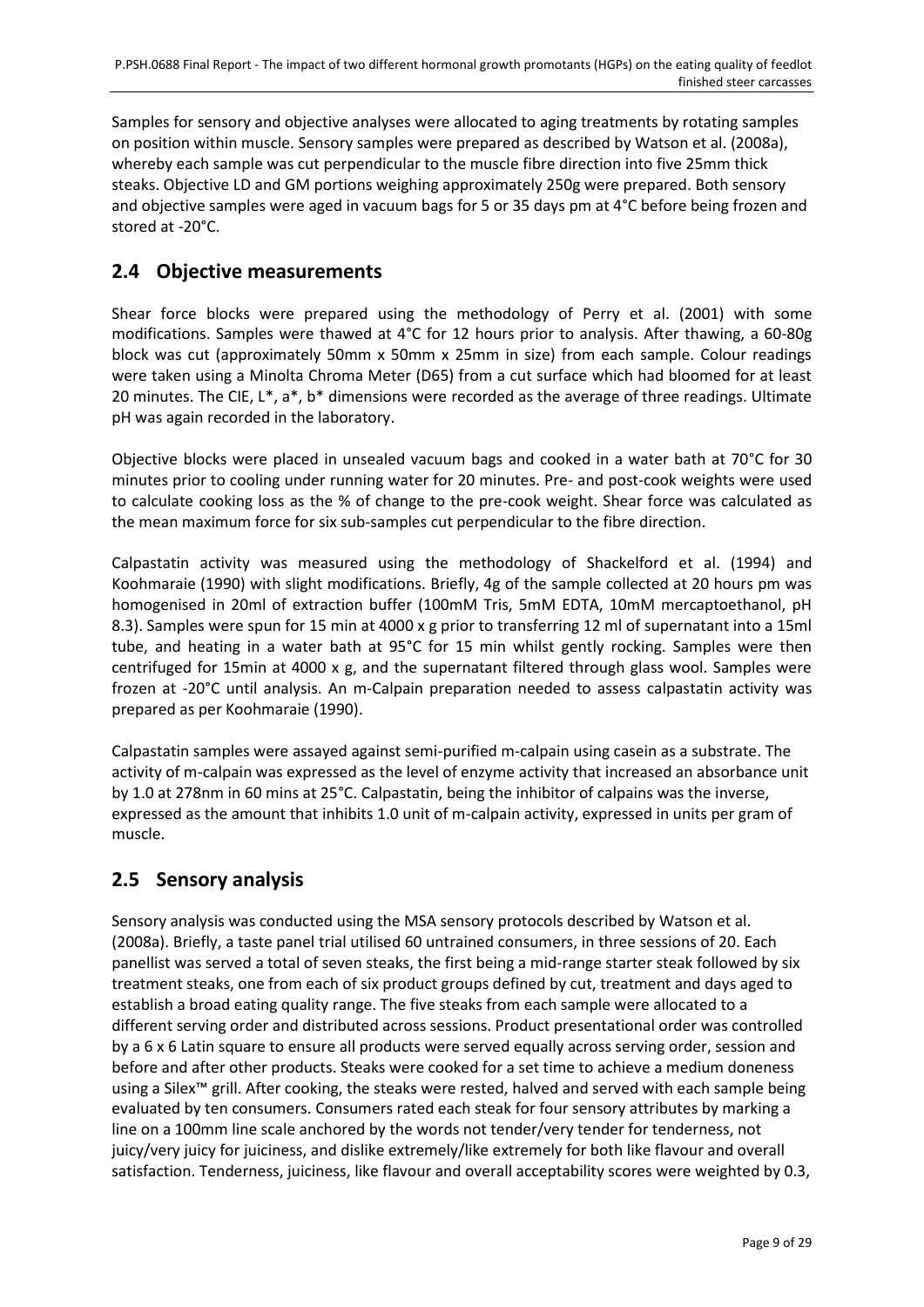0.1, 0.3 and 0.3 respectively and summed to calculate a MQ4 score. From the ten sensory scores for each sample, the highest and lowest two scores were 'clipped' to reduce the standard error of the mean sensory score.

## <span id="page-9-0"></span>**2.6 Statistical analysis**

#### <span id="page-9-1"></span>**2.6.1 Ear pathology**

When animals were weighed at 33 and 68 days, the ears of the animals in the OES and TBA+OES groups were palpated for the presence of the implant or infection. Over the 68 days of feeding, two animals had lost their implants, one by day 33 and one by day 68. At the 68 day weighing, a further two animals were noted to have extensive scar tissue which encapsulated the implant, presumably inhibiting the uptake of the active ingredients. These four animals were excluded from the analysis.

At day 68, a further 30 animals, all within the TBA+OES group, were recorded as having a small amount of fluid accumulation around the implant site which may have interfered with the release of the active ingredient. To assess whether this fluid accumulation inhibited the response to the TBA+OES implant on live weight, carcass and meat quality traits, analyses were run with models that included terms for treatment and sub-group nested within treatment for these variables (GLM, SAS version 9.0). For live weights at 33 and 68 days, hot carcass weight, carcass measurements, objective laboratory measurements and sensory scores at 5 and 35 days aged, the term for the sub-group nested within treatment did not approach significance (P>0.05). This indicated that for all traits the response of these 30 animals did not differ from the remaining 67 animals in the TBA+OES treatment group. On this basis data from these 30 animals which showed a small degree of fluid accumulation around the implant site were retained in the TBA+OES treatment.

#### <span id="page-9-2"></span>**2.6.2 Liveweight**

Liveweights recorded at 33 and 68 days were analysed using a repeated measurements analysis (REM, SAS version 9.0) where the mean HGP treatment effect and interactions with time were tested. Induction weight was included as a covariate. The interaction between HGP treatment and induction weight was tested and found to be not significant for both the mean effect and the interaction with time (P>0.05).

#### <span id="page-9-3"></span>**2.6.3 Carcass measurements**

AUSMeat meat colour scores 1B and 1C were transformed to a numerical scale of 1.3 and 1.7, respectively. Hot carcass weight was analysed in a model (GLM, SAS, version 9.0) which contained terms for HGP treatment. As carcass weight was generally correlated with carcass traits, (which included hump height, marbling score, ossification score, ribfat depth, P8 fat depth, pHu and meat colour scores) were examined in GLM models which contained terms for HGP treatment and hot carcass weight. For all carcass traits the interaction between HGP treatment and hot carcass weight was tested and found to be not significant (P>0.05).

#### <span id="page-9-4"></span>**2.6.4 Objective measurements**

Shear force and cooking loss % were tested in batches of 5 to 33 samples, where each batch only contained samples within aging treatments. All batches were cooked for 30 minutes as per the above method, apart from one which was inadvertently cooked for approximately 50 instead of 30 minutes. Within LD and GM samples, shear force and cooking loss % were analysed using MIXED models (SAS, version 9.0) which contained terms for HGP treatment, aging, batch(days aged) and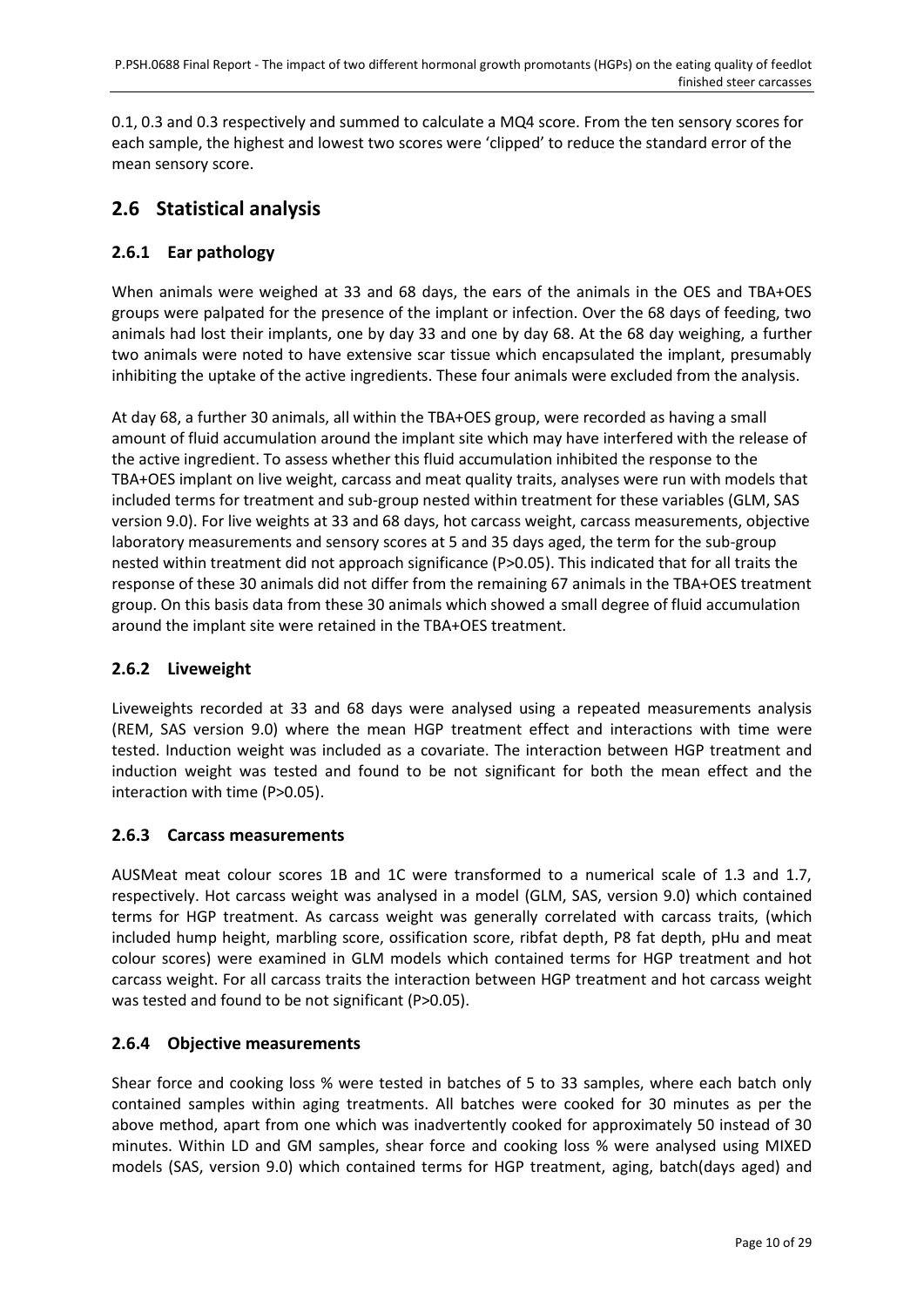position within muscle. All first order interactions were tested. Models contained a random term for animal nested within HGP treatment. For cooking loss %, but not for shear force, the days aged X position interaction was significant (P<0.05) for both the LD and GM samples. For shear force, the interaction between HGP treatment X days aged was significant (P<0.05) for LD, but not for GM (P<0.05). Given the importance of this question in the experimental design this interaction was included in shear force analyses for both LD and GM analyses.

As expected the  $L^*$ , a<sup>\*</sup> and  $b^*$  colour dimensions were highly correlated. To account for this the colour dimensions were analysed using a repeated measurements analyses which contained terms for HGP treatment, days aged and position within muscle. The repeated measurements analysis tested both mean of the colour dimensions and interactions between the different colour dimensions. First order interactions were tested but found to be not significant (P>0.05) and were not included in the final model.

#### <span id="page-10-0"></span>**2.6.5 Sensory measurements**

Sensory scores from the LD and GM were analysed separately using a MIXED model which contained terms for HGP treatment, days aged and position. The interaction of HGP treatment X days aged was only significant (P<0.05) for tenderness and MQ4 scores in the LD. Again due to the importance of this question in the overall experimental design, this interaction was retained in both the LD and GM models.

#### <span id="page-10-1"></span>**2.6.6 Calpastatin activity**

Calpastatin activity in LD samples collected at 20 hours pm was measured in ten batches. Each batch contained samples from each of the three HGP treatments. Calpastatin activity was analysed in a GLM model which contained terms for HGP treatment and calpastatin batch as independent variables.

## <span id="page-10-2"></span>**3 Results**

#### <span id="page-10-3"></span>**3.1 Live weights and carcass traits**

Mean live weights and carcase traits are shown in Table 1. There was a large range in live weights at induction, day 33 and day 68. Mean induction weight was slightly less than a typical feedlot induction weight for an Australian trade steer.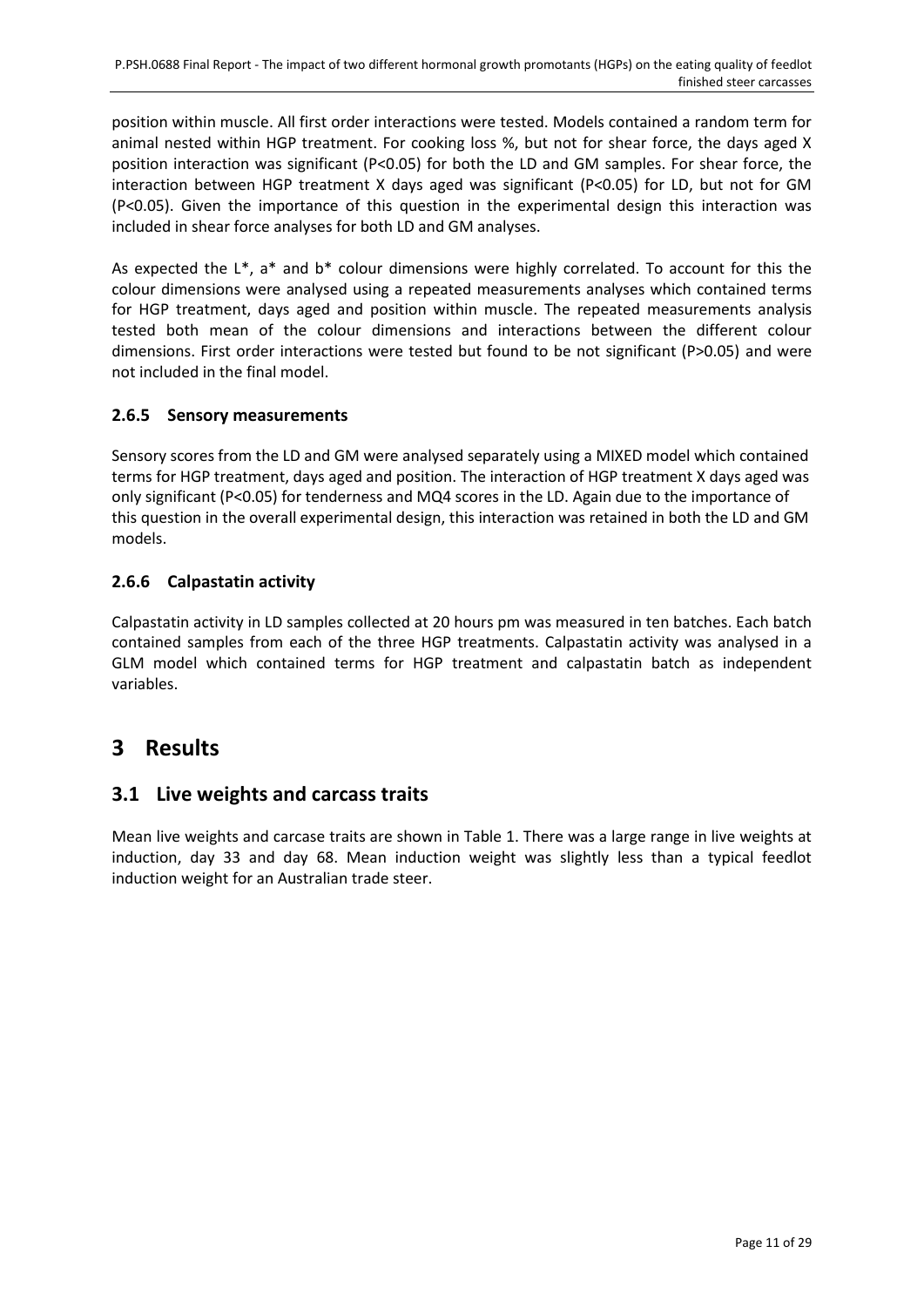| Trait                 | Mean | s.d.  | Min            | Max  |
|-----------------------|------|-------|----------------|------|
| Liveweight            |      |       |                |      |
| Induction wt (kg)     | 317  | 19.4  | 273            | 385  |
| Weight 33 days (kg)   | 391  | 25.6  | 276            | 458  |
| Weight 68 days (kg)   | 476  | 33.2  | 367            | 570  |
|                       |      |       |                |      |
| <b>Carcass traits</b> |      |       |                |      |
| Hot carcass wt (kg)   | 249  | 18.8  | 185            | 298  |
| Hump height (mm)      | 91   | 11.0  | 60             | 125  |
| Marble score          | 275  | 51.7  | 150            | 470  |
| Ossification score    | 142  | 16.6  | 100            | 200  |
| Ribfat (mm)           | 4.1  | 1.17  | $\mathbf{1}$   | 10   |
| P8 (mm)               | 8.8  | 2.9   | $\overline{2}$ | 20   |
| Ultimate pH           | 5.52 | 0.092 | 5.3            | 5.77 |
| Eye muscle area (cm2) | 66.6 | 8.81  | 41             | 92   |
| Meat colour score     | 2.5  | 0.72  | 1.7            | 6.0  |

**Table 1.** Means, variance and range for liveweight and carcase traits for the three treatment groups combined

Live weights at days 33 and 68 were adjusted to a mean induction weight of 317kg. The repeated measures analysis showed the interaction of treatment X time was significant (P<0.01, Table 2) indicating that the differences in liveweights between treatments increased with longer time on feed. Animals in the OES and TBA+OES treatment groups were 9kg and 18kg heavier respectively than the CON group at day 33, compared with 15kg and 34kg at day 68 (Figure 1).

The range of liveweights within each of the treatments translated to a large range of carcass traits including hot carcass weight, marbling score, P8 fat depth and eye muscle area. There were three animals with an ultimate pH >5.7 and 20 animals with an AUSMeat meat colour score greater than 3.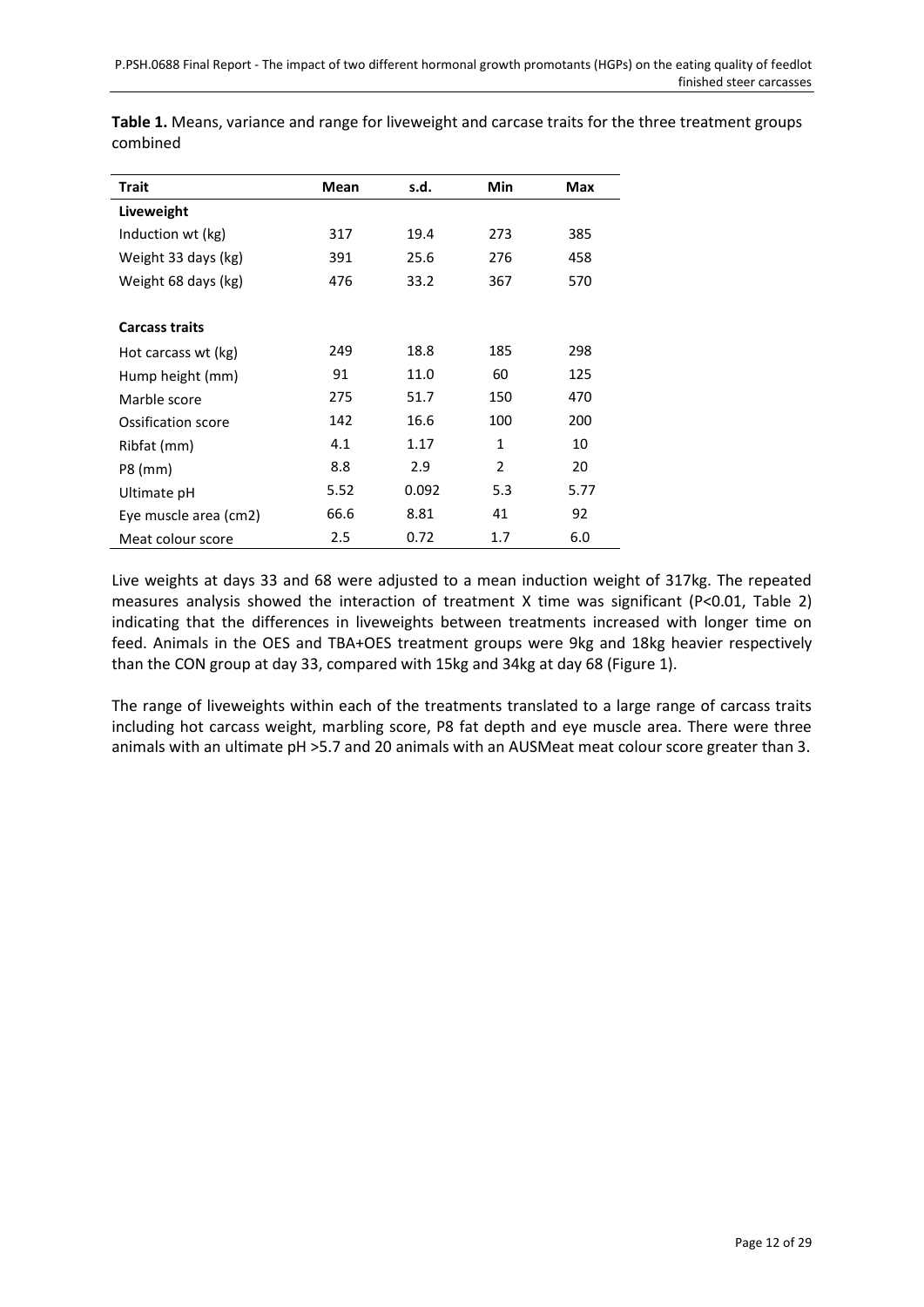

**Figure 1.** Predicted liveweights at 33 and 68 days after induction to the feedlot for steers from the CON, OES and TBA+OES implanted groups. All liveweights were adjusted to the same induction weight of 317kg.

**Table 2.** F ratios for the repeated measurements analysis of HGP treatment and induction weight for both mean effects and interactions with time on feed (liveweights at days 33 and 68)

| <b>Independent Variables</b> | NDF, DDF | F ratio    |
|------------------------------|----------|------------|
| Time on feed                 | 1,292    | $8.15***$  |
|                              |          |            |
| <b>HGP Treatment</b>         |          |            |
| Mean treatment               | 2,292    | 63.14***   |
| Time x treatment             | 2,292    | 35.04***   |
|                              |          |            |
| Induction weight             |          |            |
| Mean induction weight        | 1,292    | 474.19***  |
| Time x induction weight      | 1,292    | $11.67***$ |

NDF, DDF – numerator degrees of freedom and denominator degrees of freedom

\*\*\*, P<0.001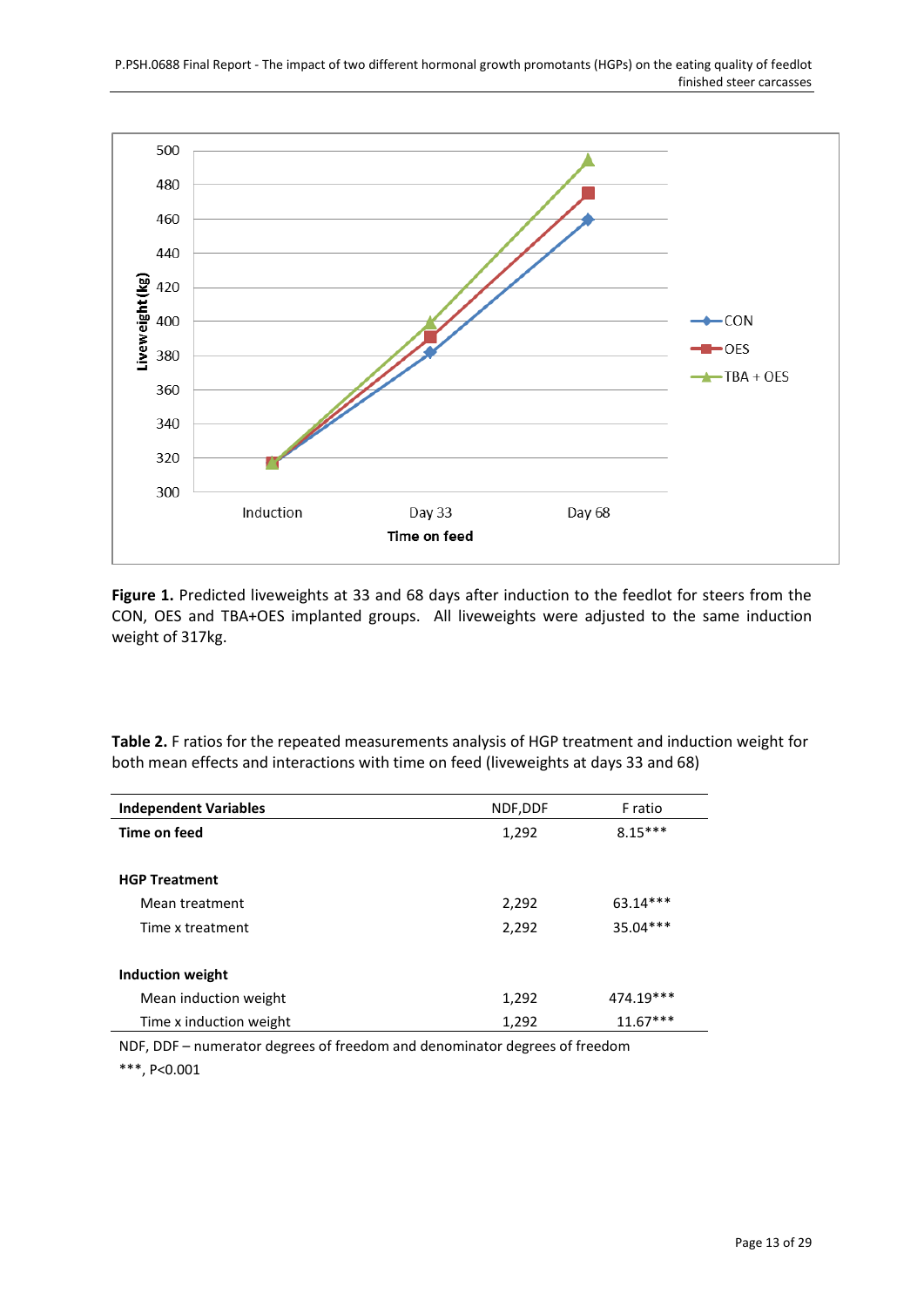#### **3.2 Treatment effects on carcass traits**

HGP treatment had a significant effect (P<0.05) on hot carcass weight (Table 3). Relative to the CON group the OES treatment resulted in a 12kg increase in hot carcass weight, whilst the TBA+OES treatment resulted in a 24kg increase.

When carcass traits were adjusted to the same hot carcass weight there were significant treatment effects (P<0.05) on hump height, marble score, ossification score, P8 fat depth and eye muscle area. The TBA+OES treatment resulted in a 5mm increase in hump height relative to the CON group (P<0.05) with no significant difference in hump height between OES and CON (P>0.05). For ossification score, the OES treatment was 11 units higher than the CON group (P<0.05), whilst the TBA+OES treatment was 17 units higher than the CON group (P<0.05). The TBA+OES treatment resulted in a 22 unit decrease in marble score and a 0.6mm decrease in rib fat relative to the CON group (P<0.05). Although there were trends for lower marble score and rib fat in the OES group relative to the CON, these differences did not achieve significance (P>0.05). There was no significant (P>0.05) differences in meat colour scores between HGP treatments.

<span id="page-13-0"></span>

| <b>Carcass trait</b>                   | <b>HGP Treatment</b><br><b>Treatment</b> |                    |                  |       | Covariate          |          |                    |                |
|----------------------------------------|------------------------------------------|--------------------|------------------|-------|--------------------|----------|--------------------|----------------|
|                                        | <b>CON</b>                               | <b>OES</b>         | TBA+OES          | s.e.  | NDF,<br><b>DDF</b> | F ratio  | NDF,<br><b>DDF</b> | <b>F</b> ratio |
| Hot carcase weight (kg)                | 237 <sup>a</sup>                         | 249 <sup>b</sup>   | $261^{\circ}$    | 1.6   | 2,293              | 56.89*** |                    |                |
| Hump height (mm)                       | 89 <sup>a</sup>                          | 90 <sup>a</sup>    | 95 <sup>b</sup>  | 1.1   | 2,292              | $7.84**$ | 1,292              | $31.54***$     |
| Marble score                           | $287$ <sup>a</sup>                       | $272^{ab}$         | $265^b$          | 5.6   | 2,292              | $3.57*$  | 1,292              | $15.21***$     |
| Ossification score                     | 133 <sup>a</sup>                         | $144^b$            | 150 <sup>c</sup> | 1.6   | 2,292              | 24.49*** | 1,292              | $8.80*$        |
| Ribfat (mm)                            | $4.4^a$                                  | 4.1 <sup>ab</sup>  | 3.8 <sup>b</sup> | 0.13  | 2,292              | $4.21*$  | 1,292              | 1.39           |
| P8 (mm)                                | 9                                        | 8.8                | 8.6              | 0.31  | 2,292              | 0.47     | 1,292              | $8.97**$       |
| pHu                                    | 5.52                                     | 5.53               | 5.52             | 0.010 | 2,292              | 0.23     | 1,292              | 1.46           |
| Eye muscle area $\text{(cm}^2\text{)}$ | 64.6 <sup>a</sup>                        | 66.7 <sup>ab</sup> | $68.4^{b}$       | 0.89  | 2,292              | $4.10*$  | 1,292              | 24.62***       |
| Meat colour score                      | 2.5                                      | 2.5                | 2.4              | 0.08  | 2,292              | 0.53     | 1,292              | 0.27           |

**Table 3.** Predicted means for the HGP treatments (CON, OES and TBA+OES), for carcass traits along with F ratios for the treatment effect and a covariate for hot carcass weight.

NDF, DDF – numerator degrees of freedom and denominator degrees of freedom

\*, P<0.05; \*\*, P<0.1; \*\*\*, P<0.001.

Within rows, means with superscripts of different letters indicate a significant difference (P<0.05).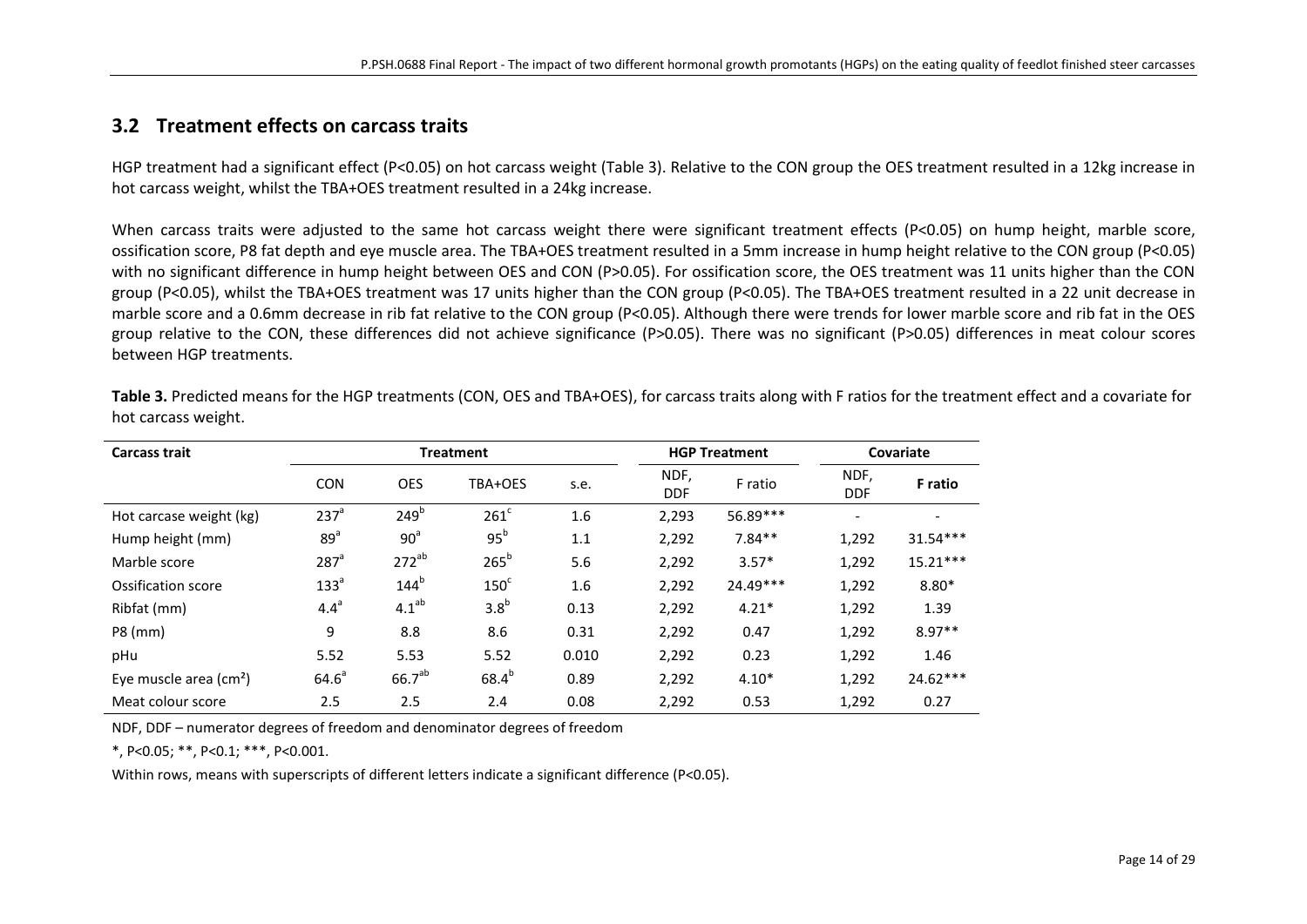#### <span id="page-14-0"></span>**3.3 Objective measurements**

There was a large range in both objective and sensory traits in the LD and GM cuts (Table 4). Ranges in L\*, a\*, b\* colour dimensions were modest despite 20 animals having meat colour scores higher than 3 at MSA grading.

| <b>Trait</b>      |      | m. longissimus dorsi |            |      | m. gluteus medius |       |      |      |
|-------------------|------|----------------------|------------|------|-------------------|-------|------|------|
|                   | Mean | s.d.                 | <b>Min</b> | Max  | Mean              | s.d.  | Min  | Max  |
| Objective         |      |                      |            |      |                   |       |      |      |
| Shear Force       | 4.1  | 1.48                 | 1.8        | 9.6  | 4.1               | 1.27  | 1.9  | 10.8 |
| Cooking loss %    | 22.8 | 1.92                 | 17.9       | 33.0 | 22.6              | 2.61  | 15.0 | 32.1 |
| Colour            |      |                      |            |      |                   |       |      |      |
| L*                | 39.8 | 2.49                 | 32.5       | 48.5 | 39.6              | 3.02  | 31.5 | 51.7 |
| $a^*$             | 20.2 | 1.61                 | 15.3       | 26.3 | 22.5              | 2.12  | 16.1 | 29.4 |
| $b^*$             | 9.0  | 1.14                 | 5.5        | 12.9 | 10.4              | 1.37  | 6.1  | 15.1 |
|                   |      |                      |            |      |                   |       |      |      |
| <b>Sensory</b>    |      |                      |            |      |                   |       |      |      |
| <b>Tenderness</b> | 45.5 | 16.57                | 5          | 82   | 50.3              | 13.38 | 9    | 89   |
| <b>Juiciness</b>  | 50.3 | 13.42                | 12         | 86   | 55.2              | 11.13 | 20   | 86   |
| Like Flavour      | 51.0 | 11.83                | 19         | 85   | 55.6              | 9.98  | 17   | 84   |
| Overall liking    | 49.4 | 13.96                | 13         | 85   | 53.8              | 11.32 | 14   | 86   |
| MQ4               | 48.9 | 13.33                | 14         | 83   | 52.8              | 10.74 | 14   | 83   |

**Table 4.** Means for objective laboratory and sensory scores for the LD and GM cuts

#### <span id="page-14-1"></span>**3.3.1 Shear force**

The HGP treatment X days aged interaction was significant for shear force in the LD but not the GM (P<0.05, Table 5). The interaction for the LD showed that the TBA+OES treatment had a higher shear force than the CON treatment at 5 days pm, but this was not significant (P>0.05) at 35 days pm (Table 6). Position within cut had a significant (P<0.05) effect for the LD, but not the GM, whereby samples at the posterior portions of the LD had higher shear force values than anterior portions.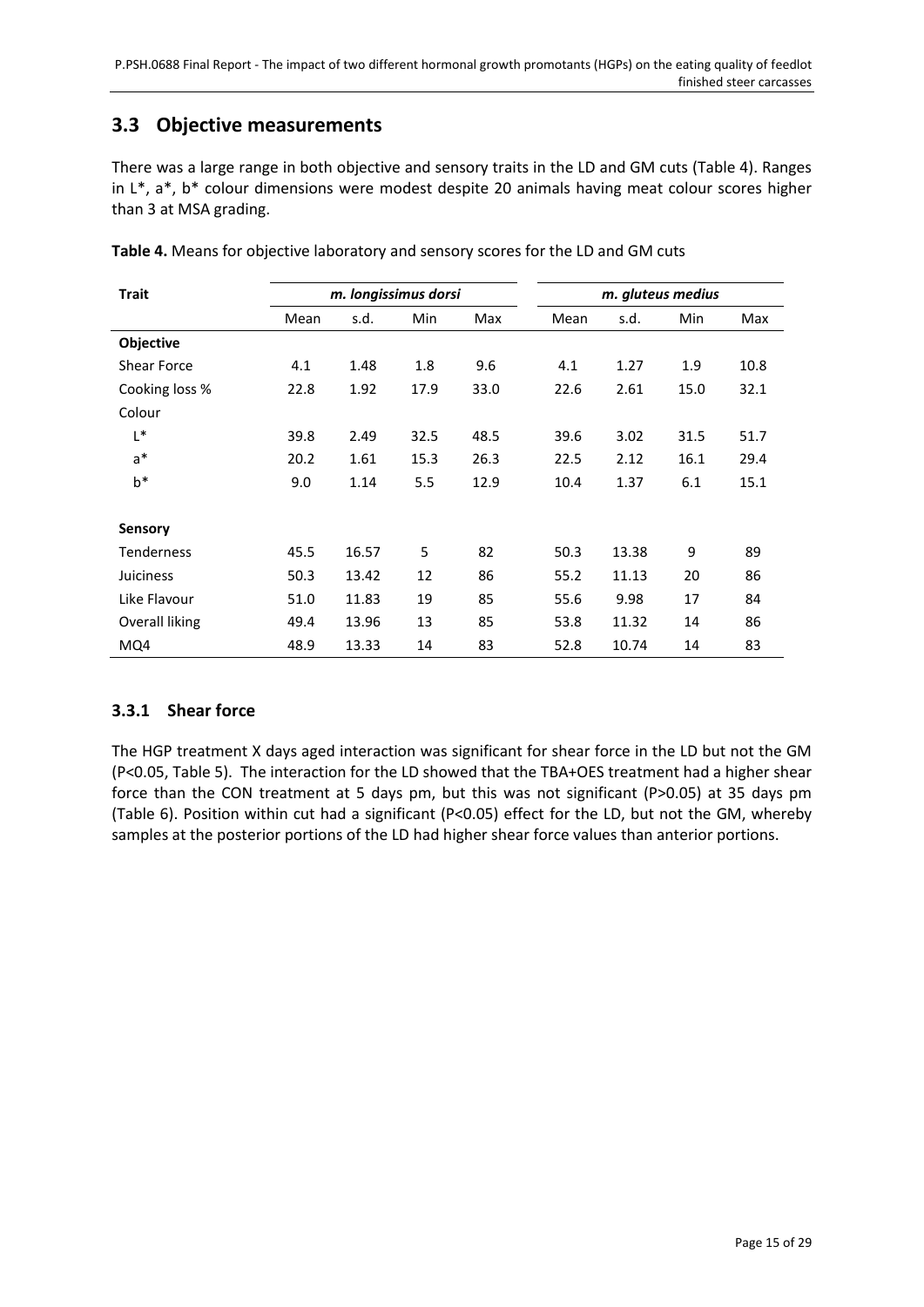Table 5. F ratios for the effect HGP treatment, days aged, treatment x days aged, position, and days aged x position on shear force and cooking loss % for LD and GM samples. Shear force and cooking loss % were also adjusted for cooking batch(days aged).

| <b>Trait</b>   | <b>Shear force</b>   |           |                   | Cooking loss % |                      |            |                   |            |
|----------------|----------------------|-----------|-------------------|----------------|----------------------|------------|-------------------|------------|
|                | m. longissimus dorsi |           | m. gluteus medius |                | m. longissimus dorsi |            | m. gluteus medius |            |
|                | NND, DDF             | F ratio   | NNF.DDF           | F ratio        | NND, DDF             | F ratio    | NNF, DDF          | F ratio    |
| Treatment (T)  | 2,289                | $4.94**$  | 2,293             | 1.41           | 2,289                | $3.51*$    | 2,293             | $3.83*$    |
| Days aged (DA) | 1,254                | 404.54*** | 1,260             | 77.00***       | 1,256                | 1.75       | 1,261             | $17.66***$ |
| $T^*DA$        | 2,254                | $6.30**$  | 2,260             | 0.81           |                      |            |                   |            |
| Position       | 3,254                | $4.27*$   | 1,260             | 0.02           | 3,256                | $30.63***$ | 1,261             | 165.00***  |
| DA*Position    |                      |           |                   |                | 3,256                | $3.86*$    | 1,261             | $15.37***$ |

NDF, DDF – numerator degrees of freedom and denominator degrees of freedom

\*, P<0.05; \*\*, P<0.01; \*\*\*, P<0.001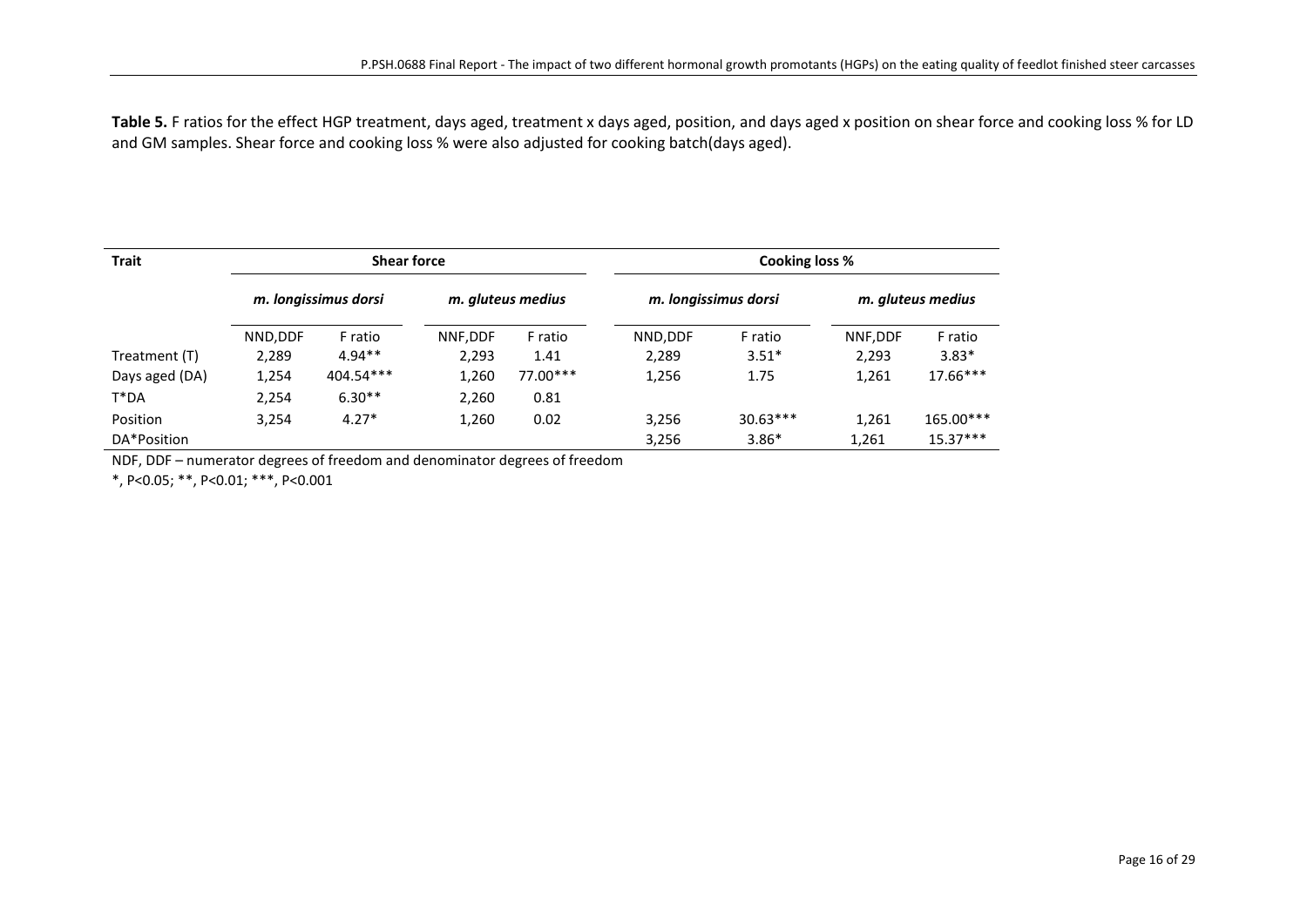**Table 6.** Predicted means for shear force (kg) in the two muscles aged for 5 and 35 days along with predicted means for cooking loss percentage for samples from the two muscles. The model contained terms for HGP treatment, aging, batch(days aged) and position.

|                       |                      |           | <b>Treatment</b> |                  |                  |      |  |
|-----------------------|----------------------|-----------|------------------|------------------|------------------|------|--|
| <b>Trait</b>          | <b>Muscle</b>        | Days Aged | <b>CON</b>       | <b>OES</b>       | TBA+OES          | s.e. |  |
| Shear Force (kg)      | m. longissimus dorsi | 5         | 4.4 <sup>a</sup> | $4.6^{ab}$       | 4.7 <sup>b</sup> | 0.12 |  |
|                       |                      | 35        | 3.4 <sup>a</sup> | $3.5^a$          | $3.5^a$          | 0.15 |  |
|                       | m. gluteus medius    | 5         | $4.4^a$          | 4.5 <sup>a</sup> | 4.7 <sup>b</sup> | 0.11 |  |
|                       |                      | 35        | 3.4 <sup>a</sup> | 3.4 <sup>a</sup> | $3.5^a$          | 0.15 |  |
| <b>Cooking Loss %</b> | m. longissimus dorsi |           | $22.7^a$         | $23.1^{b}$       | $23.1^{b}$       | 0.18 |  |
|                       | m. gluteus medius    |           | $22.2^a$         | $22.6^{b}$       | $22.7^{b}$       | 0.19 |  |

Within rows, means with superscripts of different letters indicate a significant difference (P<0.05).

#### <span id="page-16-0"></span>**3.3.2 Cooking loss**

There was a treatment effect on cooking loss % for both the LD and GM, whereby cooking loss % increased slightly for TBA+OES and OES when compared to the CON (Table 5 & 6). The HGP treatment X days aged interaction was not significant (P>0.05) for either the LD or GM muscles, and therefore removed from the model. The position X days aged interaction was significant (P<0.05) for both muscles. Cooking loss % increased towards the anterior portion of the LD, which increased with days aged. The GM displayed a similar interaction whereby the tail portion had a higher cooking loss %, though the magnitude of the effect was reduced with days aged.

#### <span id="page-16-1"></span>**3.4 Sensory measurements**

There was a significant interaction between HGP treatment X days aged for LD tenderness and MQ4 scores (P<0.05, Table 7). This interaction showed that the CON and OES treatments had significantly (P<0.05) higher sensory scores than the TBA+OES group at 5 days, although the magnitude of the effect was reduced at 35 days (Table 8). There were similar trends for LD juiciness, like flavour and overall liking, but these interactions did not achieve significance (P>0.05). The HGP treatment X days aged interaction was not significant for the GM sensory scores (Table 7).

There was a trend for OES sensory scores to be lower than CON scores, but this did not attain significance at 5 or 35 days for the LD, or 5 days for the GM (Tables 7 and 8, P>0.05). The HGP treatment effect was significant (P<0.05) for all sensory scores for the GM, whereby the TBA+OES treatment had lower sensory scores (P<0.05) than the CON group at both 5 and 35 days.

Position effects were significant for the LD whereby the anterior portions had higher sensory scores than the posterior portions. There was no significant (P>0.05) difference between the head and tail portions for the GM.

In the MSA model, HGP effects are adjusted for carcass traits [\(Watson et al., 2008c\)](#page-28-1). As there was a significant effect of the HGP treatments on carcass traits, it was appropriate to test these after adjustment for carcass traits in the MSA model (hot carcass weight, hump height, ossification, marbling, ribfat and ultimate pH). For the four sensory and MQ4 scores and shear force scores, these adjustments for carcass traits had little effect on the significance and magnitude of the HGP treatment effects, and the means are not presented here.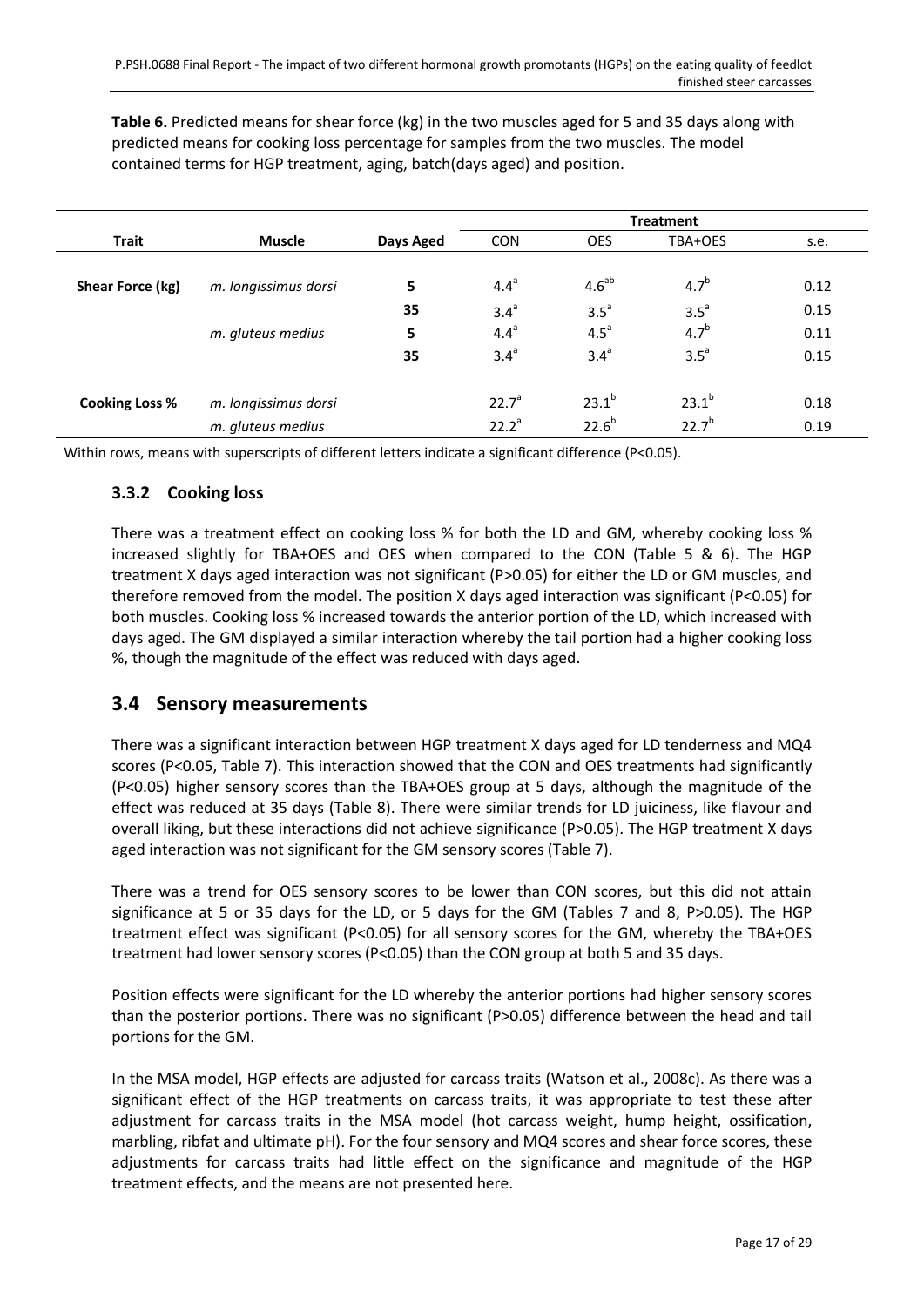Table 7. F ratios for the effect of the HGP treatments, days aged, treatments x days aged and position on sensory scores; tenderness, juiciness, like flavour, overall liking and the composite MQ4 scores for LD and GM samples.

|                   | m. Iongissimus dorsi |            |            |              |                   |            |                    |                   | m. gluteus medius |                 |                   |            |  |
|-------------------|----------------------|------------|------------|--------------|-------------------|------------|--------------------|-------------------|-------------------|-----------------|-------------------|------------|--|
|                   | NDF, DDF             | Tenderness | Juiciness  | Like Flavour | Overall<br>liking | MQ4        | NDF,<br><b>DDF</b> | <b>Tenderness</b> | Juiciness         | Like<br>Flavour | Overall<br>liking | MQ4        |  |
| HGP Treatment (T) | 2,291                | $14.36***$ | $6.83**$   | $14.19***$   | 13.00***          | 13.92***   | 2,293              | $11.14***$        | $7.75***$         | $9.36***$       | $9.91***$         | $10.86***$ |  |
| Days Aged (DA)    | 1,288                | 709.40***  | 256.75***  | 343.29***    | 525.39***         | 574.60***  | 1,292              | $181.16***$       | 64.65***          | $90.94***$      | 115.18***         | 148.89***  |  |
| T*DA              | 2,288                | $3.06*$    | 1.68       | 2.38         | 2.87              | $3.60*$    | 2,292              | 1.86              | 0.33              | 1.92            | 2.23              | 2.23       |  |
| Position          | 3,288                | $17.91***$ | $12.47***$ | $6.61***$    | $10.51***$        | $13.27***$ | 1,292              | 1.87              | 0.36              | 1.77            | 1.79              | 1.96       |  |

NDF, DDF – numerator degrees of freedom and denominator degrees of freedom

\*, P<0.05; \*\*, P<0.01; \*\*\*, P<0.001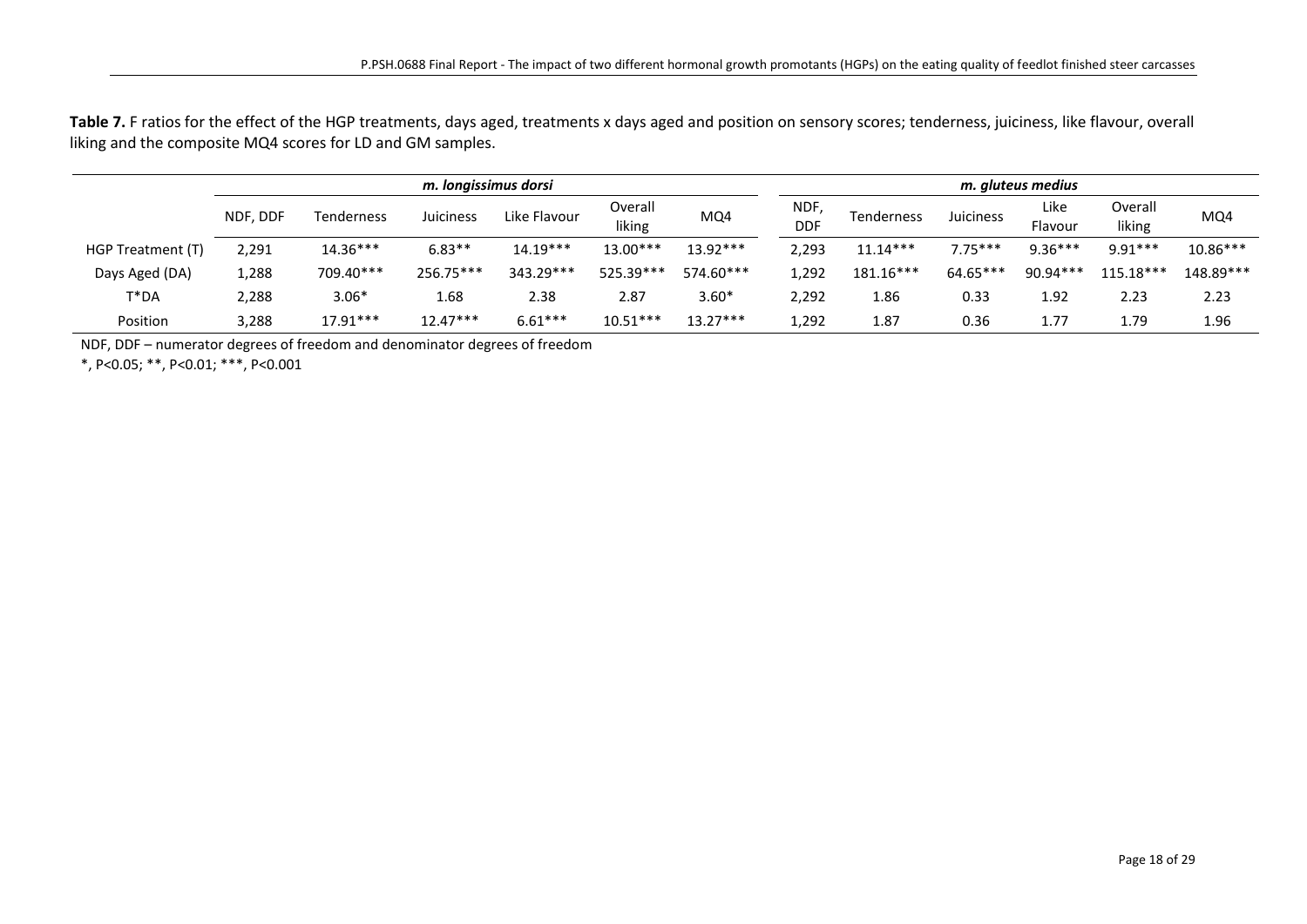| Muscle/sensory       | <b>Aging</b>      |                   |                   |      |                   |                    |                   |      |  |  |
|----------------------|-------------------|-------------------|-------------------|------|-------------------|--------------------|-------------------|------|--|--|
| attribute            |                   |                   | 5 days aged       |      | 35 days aged      |                    |                   |      |  |  |
|                      | <b>CON</b>        | <b>OES</b>        | TBA+OES           | s.e. | <b>CON</b>        | <b>OES</b>         | TBA+OES           | s.e. |  |  |
| m. longissimus dorsi |                   |                   |                   |      |                   |                    |                   |      |  |  |
| <b>Tenderness</b>    | $39.4^{a}$        | 37.6 <sup>a</sup> | $29.6^{b}$        | 1.28 | $58.4^{a}$        | 55.7 <sup>a</sup>  | 52.0 <sup>b</sup> | 1.28 |  |  |
| Juiciness            | 46.5 <sup>a</sup> | 45.6 <sup>a</sup> | 40.3 <sup>b</sup> | 1.18 | 58.0 <sup>a</sup> | $56.6^{ab}$        | 54.5 <sup>b</sup> | 1.18 |  |  |
| Like Flavour         | 48.6 <sup>a</sup> | 47.9 <sup>a</sup> | 41.5 <sup>b</sup> | 1.00 | 60.1 <sup>a</sup> | 58.4 <sup>a</sup>  | $55.4^{b}$        | 1.00 |  |  |
| Overall liking       | 44.8 <sup>a</sup> | $43.3^{a}$        | 36.6 <sup>b</sup> | 1.13 | 59.8 <sup>a</sup> | 57.3 <sup>ab</sup> | $54.4^{b}$        | 1.13 |  |  |
| MQ4                  | $44.5^a$          | $43.4^{a}$        | 36.5 <sup>b</sup> | 1.07 | 59.0 <sup>a</sup> | $56.8^{ab}$        | $53.9^{b}$        | 1.07 |  |  |
| m. gluteus medius    |                   |                   |                   |      |                   |                    |                   |      |  |  |
| <b>Tenderness</b>    | $48.1^{a}$        | 45.8 <sup>a</sup> | 41.0 <sup>b</sup> | 1.22 | $59.2^{a}$        | $54.3^{b}$         | 53.0 <sup>b</sup> | 1.22 |  |  |
| Juiciness            | 54.2 <sup>a</sup> | 52.8 <sup>a</sup> | $49.7^{b}$        | 1.08 | 60.7 <sup>a</sup> | 57.9 <sup>ab</sup> | 55.6 <sup>b</sup> | 1.08 |  |  |
| Like Flavour         | 54.6 <sup>a</sup> | $53.4^{a}$        | $49.9^{b}$        | 0.93 | 61.4 <sup>a</sup> | $57.7^{b}$         | 56.9 <sup>b</sup> | 0.93 |  |  |
| Overall liking       | $52.4^{a}$        | 51.1 <sup>a</sup> | 46.6 <sup>b</sup> | 1.06 | 60.6 <sup>a</sup> | $56.7^{b}$         | 55.6 <sup>b</sup> | 1.06 |  |  |
| MQ4                  | 51.8 <sup>a</sup> | 50.2 <sup>a</sup> | $46.2^{b}$        | 0.99 | 60.3 <sup>a</sup> | $56.1^{b}$         | $55.1^{b}$        | 0.99 |  |  |

**Table 8.** Predicted means for the effect of HGP treatment on sensory scores (tenderness, juiciness, flavour, overall liking and composite MQ4 scores). The model included terms for HGP treatment, days aged and position.

Within rows and aging period, HGP treatment means with superscripts of different letters indicate a significant difference (P<0.05).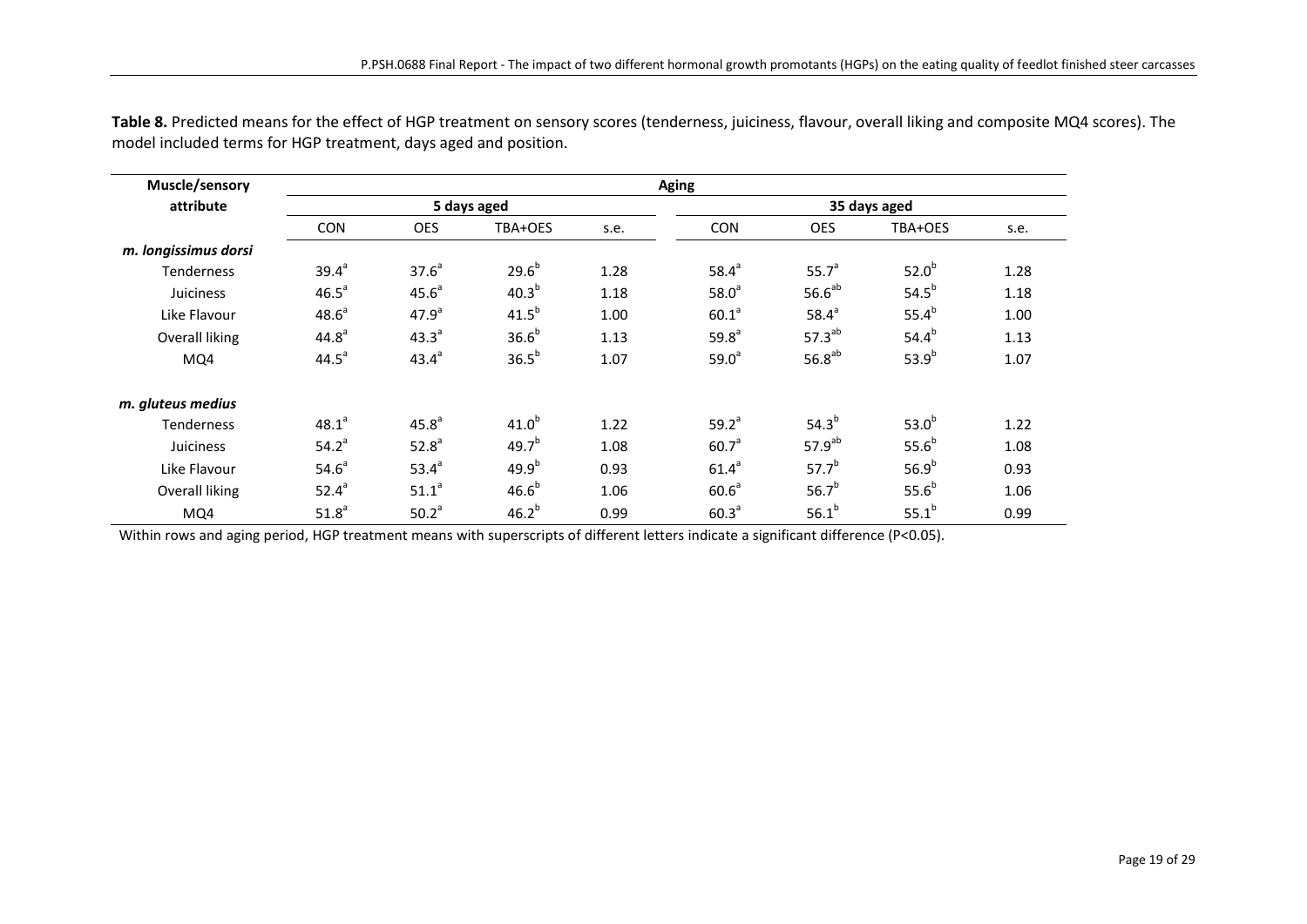## <span id="page-19-0"></span>**3.5 Colour**

A significant (P<0.05) interaction was present between HGP treatment X  $L^*$ , a\*, b\* colour dimension for the GM, but not the LD (Table 9.). The predicted means in Table 10 showed that this interaction between treatment and colour dimensions in the GM was due to lower (P<0.05) a\* and b\* dimensions and a trend for higher L\* values in the TBA+OES treatment relative to the CON and OES treatments. Overall these changes tended to cancel one another so there was no overall treatment effect on colour dimensions in the GM (Table 9). For the LD there was a trend for the OES treatment to have higher L\*, a\* and b\* dimensions compared with the CON and TBA+OES treatments, hence the mean treatment effect was significant for the LD (Table 9).

|                                     |         | m. longissimus dorsi |          | m. gluteus medius |
|-------------------------------------|---------|----------------------|----------|-------------------|
| <b>Independent Variables</b>        | NDF,DDF | F ratio              | NDF, DDF | F ratio           |
| Colour dimension                    | 2,1160  | 74704.8***           | 2,1176   | 72969.1***        |
| Mean HGP Treatment                  | 2,580   | $7.27***$            | 2,588    | 0.70              |
| HGP Treatment * colour<br>dimension | 4,1160  | 0.96                 | 4,1176   | $7.33***$         |
| Mean days aged                      | 1,580   | 112.74***            | 1,580    | 0.00              |
| Days aged * colour dimension        | 2,1160  | $81.67***$           | 2,1176   | $41.24***$        |
| Mean position effect                | 3,580   | $15.52***$           | 1,588    | 252.88***         |
| Position * colour dimension         | 6,1160  | 1.90                 | 2,1176   | 110.95***         |

**Table 9.** F ratios for the repeated measurements analysis of HGP treatment (CON, OES and TBA+OES), days aged and position on CIE colour dimension (average effect of  $L^*$ ,  $a^*$ ,  $b^*$ ).

NDF, DDF – numerator degrees of freedom and denominator degrees of freedom

\*, P<0.05; \*\*, P<0.01; \*\*\*, P<0.001

The interaction between days aged X colour dimension was significant for both the LD and GM (Table 9). Although the predicted means were not tabulated, the LD showed an increase in  $L^*$ , a\* and b\* dimensions as samples aged from 5 to 35 days. In contrast the GM showed an increase in the L<sup>\*</sup> which was offset by a small decrease in the a<sup>\*</sup> and b<sup>\*</sup> values. Hence, whilst the mean change in colour was significant (P<0.05) for the LD, it was not significant (P>0.05) for the GM.

The position X colour dimension interaction was significant (P<0.05) for the GM, but not the LD, whereby GM samples had lower L\*, a\* and b\* dimensions towards the tail of the GM. Position had an overall effect on colour dimensions (P<0.05, Table 9) in both the LD and GM. Although not tabulated, the posterior portion of the LD had higher L\*, a\* and b\* dimensions, whereas for the GM there was an overall effect in that the tail portion had lower L\*, a\* and b\* dimensions, although the effect was greater in the L\* and a\* relative to the b\* dimension.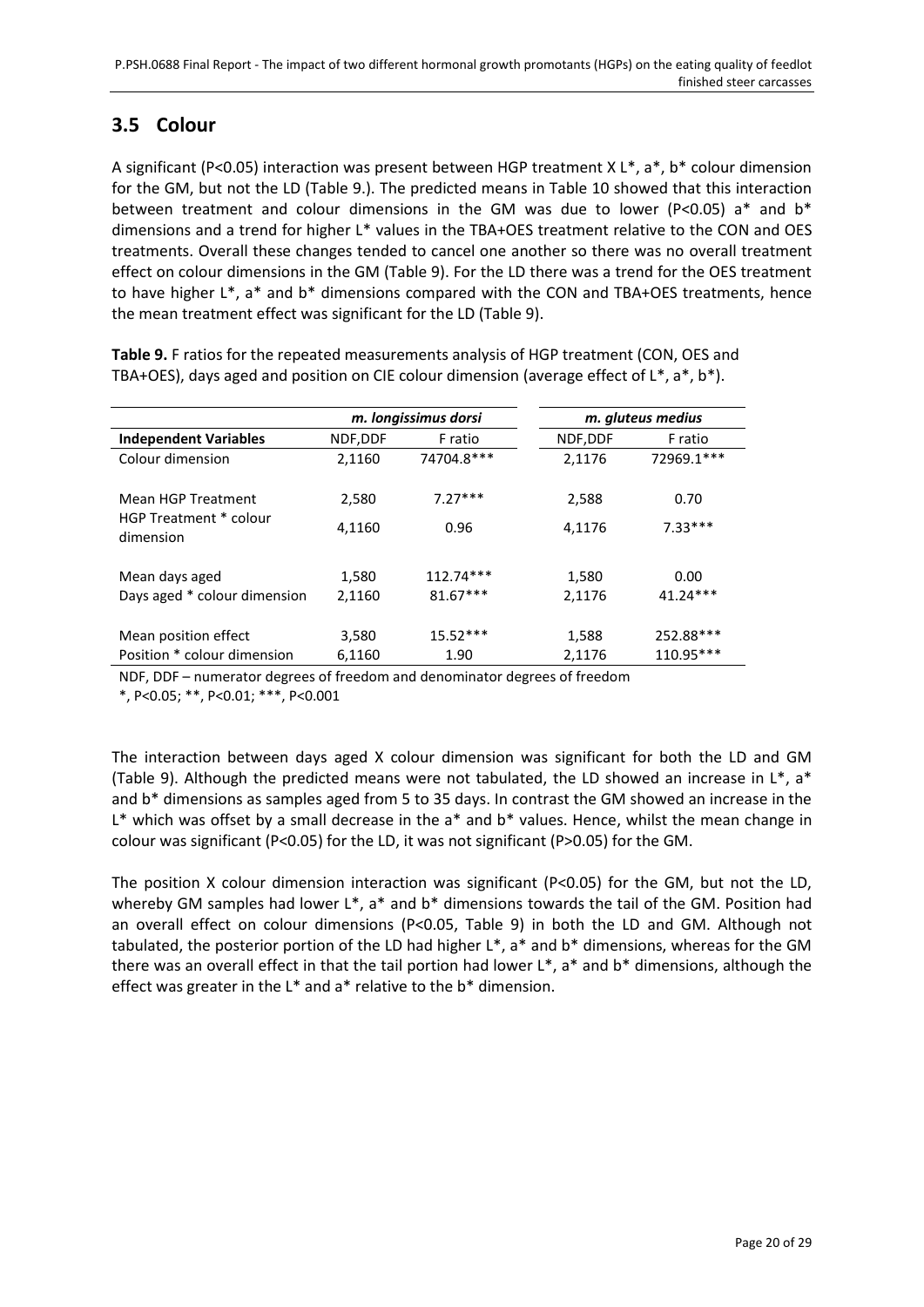| <b>Trait</b>         | <b>Treatment</b>  |                   |                   |        |  |  |  |
|----------------------|-------------------|-------------------|-------------------|--------|--|--|--|
|                      | <b>CON</b>        | <b>OES</b>        | TBA+OES           | Stderr |  |  |  |
| m. longissimus dorsi |                   |                   |                   |        |  |  |  |
| L*                   | 39.7 <sup>a</sup> | 40.0 <sup>a</sup> | 39.7 <sup>a</sup> | 0.16   |  |  |  |
| $a^*$                | 20.3 <sup>a</sup> | 20.5 <sup>a</sup> | $19.9^{b}$        | 0.11   |  |  |  |
| $b*$                 | 9.1 <sup>a</sup>  | 9.3 <sup>a</sup>  | 8.8 <sup>b</sup>  | 0.08   |  |  |  |
| m. gluteus medius    |                   |                   |                   |        |  |  |  |
| L*                   | 39.5 <sup>a</sup> | 39.7 <sup>a</sup> | 39.9 <sup>a</sup> | 0.18   |  |  |  |
| $a^*$                | 22.7 <sup>a</sup> | $22.6^a$          | $22.1^{b}$        | 0.13   |  |  |  |
| b*                   | 10.5 <sup>a</sup> | 10.5 <sup>a</sup> | $10.2^{b}$        | 0.09   |  |  |  |

**Table 10.** Predicted means for HGP treatment effects on L\*, a\*, b\* colour dimensions after adjustment for days aged and position within the LD and GM muscles.

Within rows, means with superscripts of different letters indicate a significant difference (P<0.05).

## <span id="page-20-0"></span>**3.6 Calpastatin activity**

The effects of treatment and calpastatin batch were examined on calpastatin activity 20 hours pm (Table 11). HGP treatment had a significant effect (P<0.05), with the TBA+OES treatment having a higher calpastatin activity than the OES and CON treatments. As expected, calpastatin batch was also significant (P<0.05).

**Table 11.** The effect of HGP treatment and batch on calpastatin activity from LD sampled at 20 hours pm along with predicted means for the different HGP treatments.

| <b>Trait</b>                    | <b>NDF.DDF</b> | <b>F</b> ratio |            | Predicted means (units of activity/g of muscle) |            |       |  |  |
|---------------------------------|----------------|----------------|------------|-------------------------------------------------|------------|-------|--|--|
|                                 |                |                | <b>CON</b> | <b>OES</b>                                      | TBA+OES    | se    |  |  |
| <b>HGP Treatment</b>            | 2.276          | $9.33***$      | $3.01^a$   | 3.07 <sup>a</sup>                               | $3.17^{b}$ | 0.027 |  |  |
| Calpastatin batch               | 9,276          | $32.81***$     |            |                                                 |            |       |  |  |
| Coefficient of<br>Determination |                | 0.532          |            |                                                 |            |       |  |  |

Within rows, means with superscripts of different letters indicate a significant difference (P<0.05).

\*\*\*, P<0.001

Having calpastatin activity at 20 hours pm on LD samples, offered the prospect of quantifying the contribution of calpastatin activity to the magnitude of the HGP treatment effect for objective and sensory measurements measured at 5 day pm. This was established by analysing LD shear force at 5 days pm in a model which contained terms for HGP treatment, position and cooking batch. Calpastatin activity and calpastatin batch was then included in this model, which resulted in a decrease in the F ratio for HGP treatment from 6.37 to 3.28. This indicated that for shear force at 5 days, 49% of the variance in the HGP treatment effect was associated with calpastatin activity in the LD muscle at 20 hours pm.

Similar analyses were also performed using calpastatin activity at 20 hours pm and sensory traits for LD at 5 days pm. The initial models included HGP treatment and position as independent variables,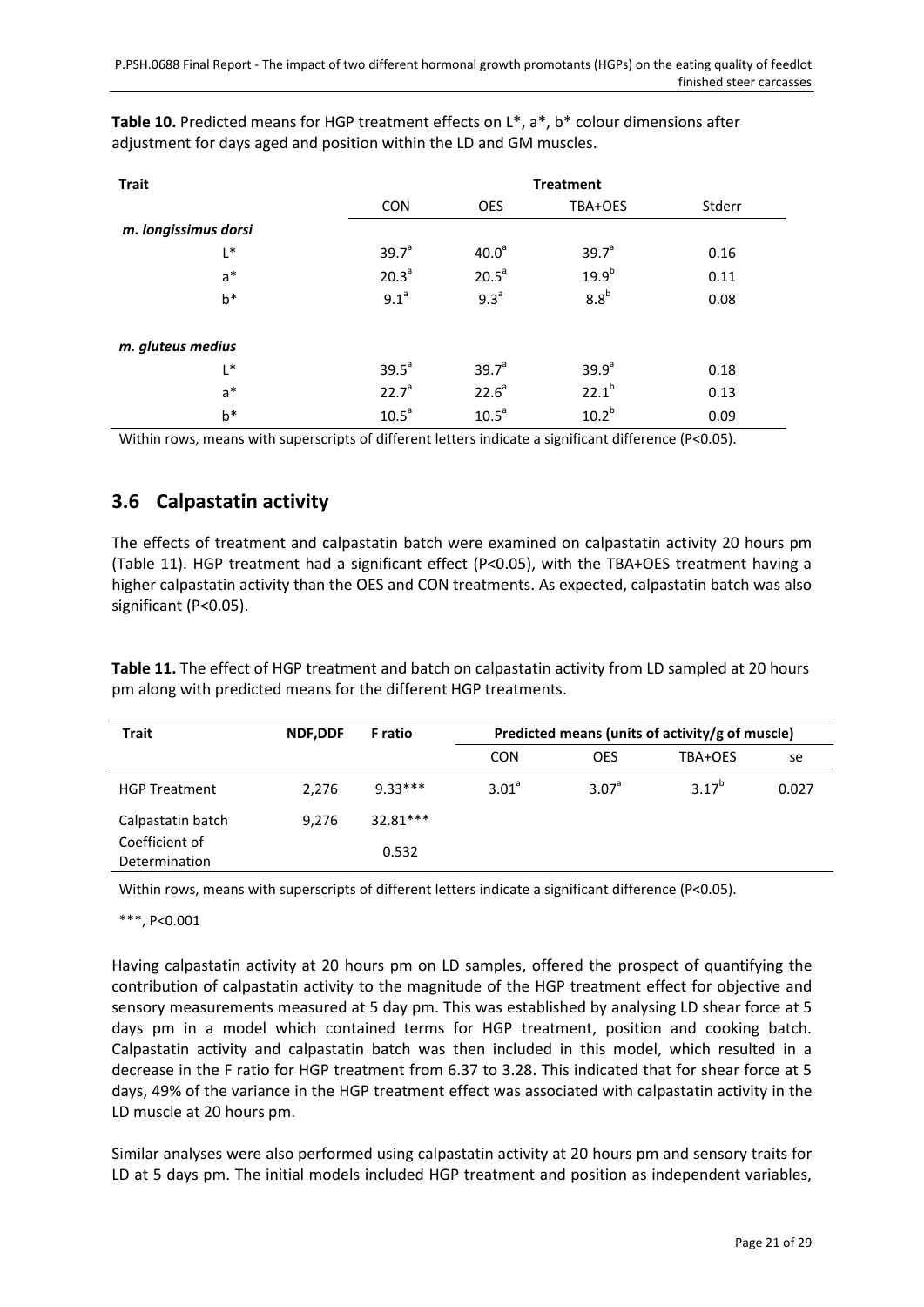with tenderness, juiciness, like flavour, overall acceptability and MQ4 scores as dependent variables. When calpastatin activity and calpastatin batch were included in the models, the F ratios decreased, indicating that for tenderness, juiciness, like flavour, overall liking and MQ4 scores at 5 days pm, calpastatin activity at 20 hours pm accounted for 37, 42, 32, 37 and 36% of the HGP treatment effects, respectively.

## <span id="page-21-0"></span>**4 Discussion**

The use of an OES HGP implant had less impact on sensory scores and shear force scores compared to a combination TBA + OES implant when used in steers finished in a feedlot for 73 days. The magnitude of this TBA+OES treatment effect reflects the current adjustment of up to six MQ4 units for the striploin [\(Watson et al., 2008c\)](#page-28-1) and reported effects of a slightly weaker (140mg trenbolone acetate + 28 mg oestradiol 17β) combination implant [\(Thompson et al., 2008a\)](#page-28-2), or multiple implant treatments [\(Watson et al., 2008b\)](#page-28-4). Whilst there was a trend for the OES treatment to increase shear force and decrease sensory scores relative to the CON treatment, these effects failed to reach significance, apart from 35 days aged tenderness, like flavour, overall liking and MQ4 for the GM. The proportional increase in shear force with liveweight performance of the implant (CON<OES<TBA+OES) agreed with the reviews by [Tatum \(2009\)](#page-27-3) and [Morgan \(1997\).](#page-27-4) Conversely, [Burnham et al. \(1997\)](#page-26-7) and [Foutz et al. \(1997\)](#page-26-8) reported significant effects of oestrogen implants on shear force when compared to controls. As the correction for MSA traits resulted in minimal change for all means and did not change the levels of significance between treatment groups for shear force and sensory scores, this reconfirms an impact of HGP treatments over and above ossification and marbling as reported b[y Watson et al. \(2008b\).](#page-28-4)

The HGP treatments impacted the cut with a higher aging potential, that is the LD, more than the GM, agreeing with [Thompson et al. \(2008a\)](#page-28-2) and [Watson et al. \(2008b\).](#page-28-4) For the LD there was an 8.0 point difference in MQ4 scores between CON and TBA+OES treatments at 5 days pm, which decreased to 5.1 points at 35 days pm. For the GM the difference between CON and TBA+OES treatments was 5.6 points at 5 days, which only decreased to 5.1 points at 35 days pm, although a HGP treatment x cut interaction was not significant. [Ouali et al. \(1988\)](#page-27-11) found a larger HGP impact on tenderness scores for the LD when compared to the *m. triceps brachii,* though the HGP treatment X cut interaction was not significant.

The reduction of the impact of the TBA+OES treatment on eating quality measurements through aging agreed with the results of [Tatum \(2009\).](#page-27-3) [Thompson et al. \(2008a\)](#page-28-2) reported a HGP treatment x aging interaction for shear force but not for sensory scores, though differences in sensory scores between HGP treated carcases and controls halved between 5 days and 21 days aging for the LD. [Schneider et al. \(2007\)](#page-27-12) also reported a HGP treatment X aging interaction for the LD, whereby the HGP effect significantly decreased shear force scores between 3 and 28 days of aging. The reported interaction allows the possibility for the post slaughter supply chain to minimise the magnitude of the TBA+OES effect on cuts through aging. The increase in sensory scores between 5 and 35 days pm for the OES treatment was less than the CON and TBA+OES treatments for both the LD and GM samples. However, this needs to be viewed with caution in regards to aging, as much proteolysis may have occurred prior 5 days pm.

The calpain/calpastatin system plays an important role in protein degradation in a live animal muscle, which in turn regulates the net rate of protein accretion. More importantly in respect to meat quality, this enzymatic system is involved in degradation of key myofibrillar structures pm [\(Goll](#page-26-9)  [et al., 1992\)](#page-26-9). The calpain system is a group of enzymes amongst which are µ-calpain, m-calpain involved in proteolysis and the inhibitor of these enzymes, calpastatin. µ-calpain is the predominant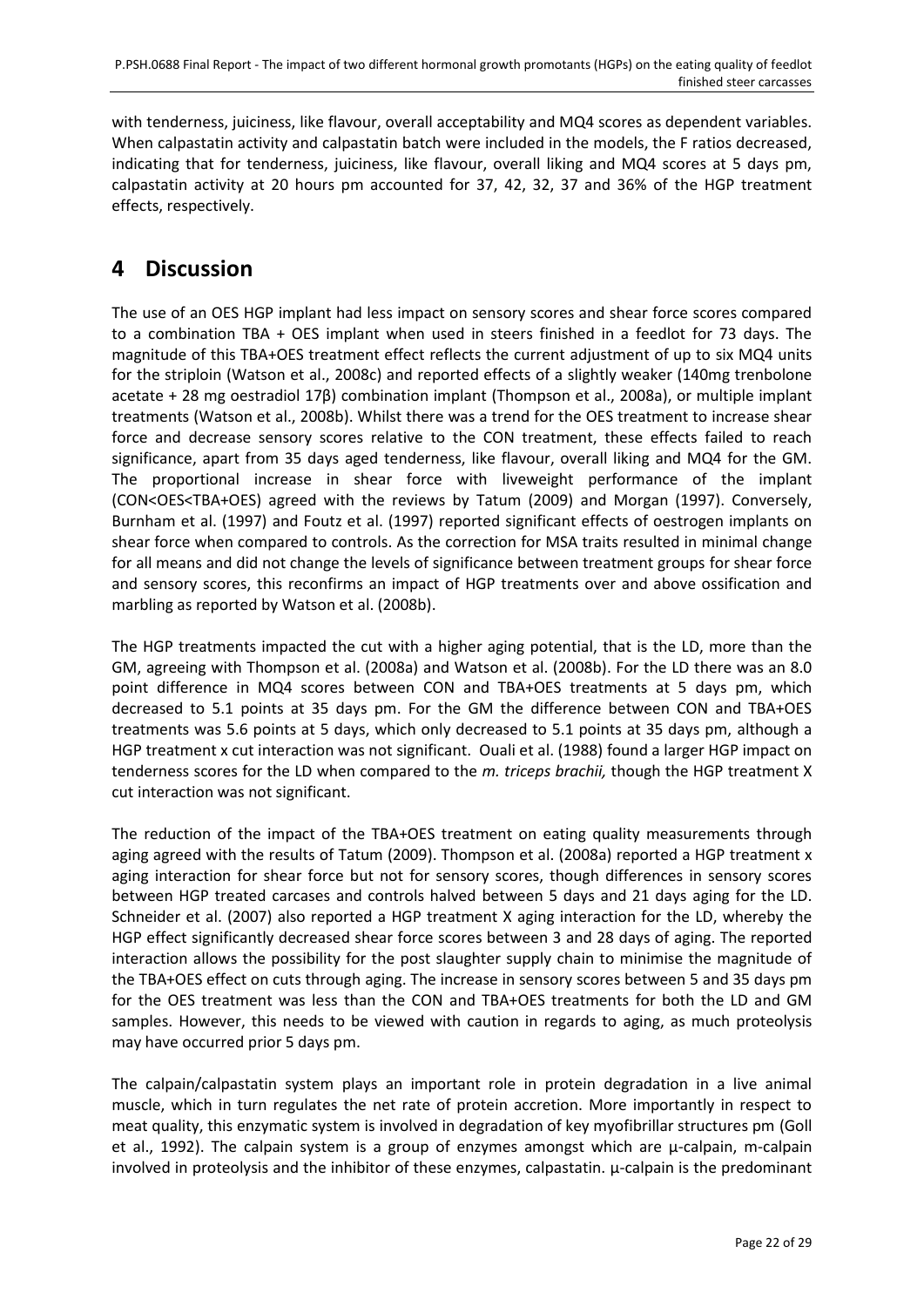calpain involved in pm proteolysis, while m-calpain has been shown to have minimal impact on the degradation of myofibrillar proteins [\(Geesink et al., 2006;](#page-26-10) [Koohmaraie & Geesink, 2006\)](#page-27-13). The rate and extent of proteolysis pm is dependent on the ratio and concentration of  $\mu$ -calpain and calpastatin, and can vary between muscles [\(Ouali & Talmant, 1990\)](#page-27-14). Other factors such as genetics can influence the level of calpastatin, whereby as the percentage of *Bos indicus* increases, so too does the level of calpastatin activity [\(Shackelford et al., 1991\)](#page-27-15).

A definitive mode of action of HGP implants is still not fully understood because of the many hormonal and metabolic pathways they influence. Nonetheless, both androgens and estrogens have direct and indirect effects that aid protein accretion, and when used together tend to have an additive effect via targeting different receptors. Protein accretion in skeletal muscle occurs by altering the ratio of protein synthesis and degradation [\(Goll et al., 1992;](#page-26-9) [Koohmaraie et al., 2002\)](#page-27-5) represented in a HGP treated animal through initially hypertrophy, followed by hyperplasia or increased satellite cell number after extended exposure [\(Anderson, 1991;](#page-26-11) [Anderson et al., 2014;](#page-26-12) [Dayton & White, 2013;](#page-26-13) [Johnson et al., 1998;](#page-27-16) [Johnson & Reinhardt, 2008\)](#page-27-17). A decrease in nitrogen loss from HGP treated animals indicates a decrease in protein degradation in the live animal [\(Bouffault &](#page-26-14)  [Willemart, 1983\)](#page-26-14).

[Thompson et al. \(2008a\)](#page-28-2) hypothesised that HGP implants had an impact on the calpain to calpastatin ratio in a live animal, which decreased the rate of proteolysis pm. The results of this study support this theory by demonstrating that animals treated with TBA + OES implants have an increased level of calpastatin which would have resulted in less pm proteolysis and therefore tougher meat. Whilst the OES group had a numerically higher calpastatin level than the CON group, the difference was much smaller. [Gerken et al. \(1995\)](#page-26-15) reported increased calpastatin levels in implanted clone steers. Steers treated with both estrogen implants and combination trenbolone acetate and estrogen implants had higher levels than the control group. The group implanted with trenbolone acetate (no estrogen included) alone had higher calpastatin levels than the control, but the difference did not achieve significance. These results suggest that both estrogens and androgen have an impact on calpastatin levels, and therefore impacting protein degradation rates in the live animal and subsequently aging rates and tenderness in the pm carcass.

The reported increased levels of calpastatin activity partly explain the HGP mode of action and the subsequent HGP treatment effect on sensory scores and shear force. This mode of action is supported by the authors mentioned [\(Dayton & White, 2013;](#page-26-13) [Koohmaraie et al., 2002\)](#page-27-5), as higher protein accretion is partly due to slowing down of protein degradation in the live animal. Calpastatin levels at approximately 20 hours pm accounted for approximately half of the HGP treatment effect for shear force at 5 days pm, but less so for sensory scores.

Our results align with the abundance of literature regarding the impacts of HGP implants on liveweight and carcass performance, and the flow on effects on carcass traits which influence eating quality [\(Duckett & Pratt, 2014;](#page-26-3) [Hunter, 2009;](#page-26-2) [Preston, 1999;](#page-27-0) [Reinhardt & Wagner, 2014\)](#page-27-18). The additive effect of an androgen with estrogen in the TBA+OES treatment seemed to translate into approximately twice the impact on liveweight, carcass weight, along with increases in hump height and ossification score and a decrease in marbling score when compared to the OES treatment.

The decrease in marbling and fat measurements for the HGP treatments, agrees with others [\(Duckett et al., 1997;](#page-26-16) [Morgan, 1997;](#page-27-4) [Thompson et al., 2008b;](#page-28-5) [Watson et al., 2008b\)](#page-28-4). [Duckett et al.](#page-26-17)  (1999) concluded that the reduction in marbling in HGP treated animals is most likely due to a dilution effect, rather than a significant reduction in the intramuscular fat levels, by diverting available nutrient pool towards protein deposition rather than adipose tissue. The HGP treatment effect on ribfat was no longer significant once corrected for carcase weight, indicating that animals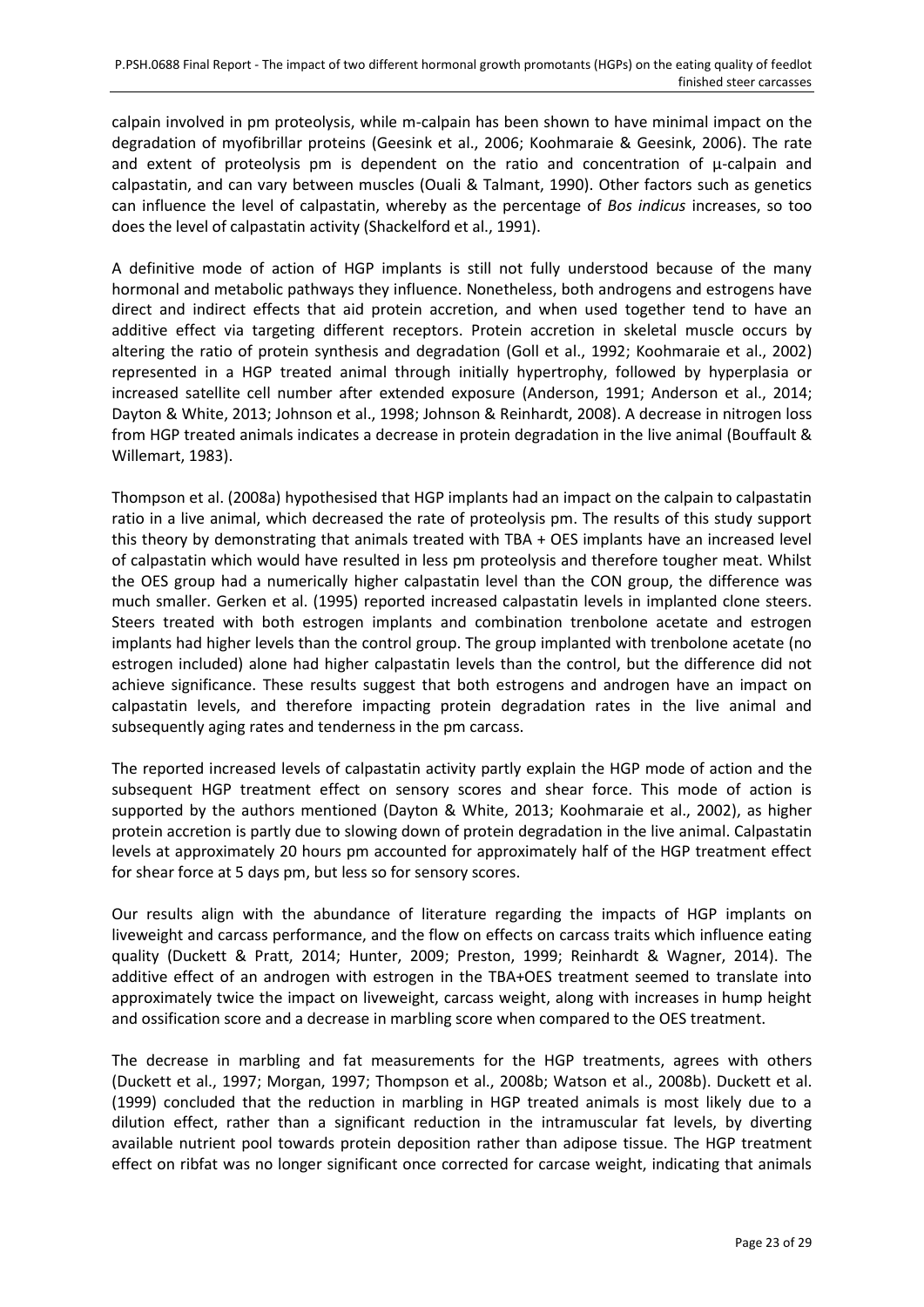had a similar volume of fat around the rib area, just differing in overall muscle and carcase weight, again supporting an overall dilution effect. Whilst the impacts on marbling and ribfat reached significance for TBA+OES when compared to CON, the decreases were numerically only minor.

The HGP impact on ossification was greater for the TBA+OES treatment than OES treatment. These results are in accordance with the well-documented effect of HGP implants on ossification which can further increase with the addition of trenbolone acetate to oestradiol, and more so with multiple implants [\(Apple et al., 1991;](#page-26-18) [Morgan, 1997;](#page-27-4) [Platter et al., 2003;](#page-27-19) [Thompson et al., 2008b\)](#page-28-5). [Watson et](#page-28-4)  al. (2008b) and [Thompson et al. \(2008a\)](#page-28-2) both reported a higher HGP treatment effect on ossification scores in steers than in heifers.

Interestingly, the TBA+OES treatment increased hump height. Entire *Bos Indicus* bulls have been shown to have a greater hump height than steers, a trait that can partly be considered a secondary sex characteristic [\(Fitzpatrick et al., 2013\)](#page-26-19). Therefore, it appears likely that the androgenic effect of trenbolone acetate increased hump height. This finding was in agreement with [Apple et al. \(1991\),](#page-26-18) who reported higher masculinity scores in animals treated with combination trenbolone acetate and oestradiol implants when compared to estrogen implants and controls. The MSA model within Australia uses hump height as an indicator of *Bos Indicus* content. Our results demonstrate that this could be somewhat confounded by the use of TBA+OES implants.

The net effect of both HGP treatments showed an increase in liveweight and carcass weight, and had negative impacts on carcass traits associated with eating quality, along with higher shear force scores and lower sensory scores. The magnitude of these effects were different for OES and TBA+OES whereby the latter had the larger impact on eating quality and carcass measurements, such as marbling, ossification, and an increase in hump height. The economic returns from the three treatment groups studied will vary between individual production systems, whereby liveweight and carcass weight performance would need to be balanced with eating quality. The MSA model underpins many of payment systems by processors in Australia, and has one HGP adjustment regardless of type of implant. The results of the study indicate producers who use OES treatments will result in higher MQ4 scores than TBA+OES treatments regardless of the HGP adjustment, as they had less impact on fat measurements, ossification and hump height. Further analysis of the actual and predicted MQ4 scores would need to be conducted to identify if OES and TBA+OES require different HGP adjustments in the MSA model.

This study examined the effect of two HGP formulations on growth carcass and eating quality traits in steers finished in a feedlot. Other questions need to be addressed including the period of implant payout and concentration, the effect of multiple oestradiol only implants, finishing environment, and *Bos indicus* content. Some of these points have been addressed by other researchers. [Thompson et](#page-28-5)  al. (2008b) demonstrated that the number of oestradiol only implants from one to eight over an animal's life did not impact sensory scores, when a new 100 day implant was inserted every 100 days. These results need to be viewed with caution as old implants were removed prior to the administration of a new implant. [Hunter et al. \(2000\)](#page-26-20) reported no significant difference between shear force scores of steers treated with one 400 day oestradiol implant as opposed to four 100 day implants . The important *Bos indicus* X HGP interaction reported by [Thompson et al. \(2008b\)](#page-28-5) needs further work to assess the repeatability of this finding. The reported synergy between *Bos indicus* content and oestradiol only implants is very important as oestradiol implants are commonly used in cattle in northern Australia which have a higher percentage of *Bos indicus* content.

Finishing environment may exacerbate the impacts of oestradiol only implants. [Thompson et al.](#page-28-5)  (2008b) reported an increase of up to eight MQ4 points in cattle finished on grain rather than on pasture, though did not report on any finishing regime X HGP treatment interaction. Further work is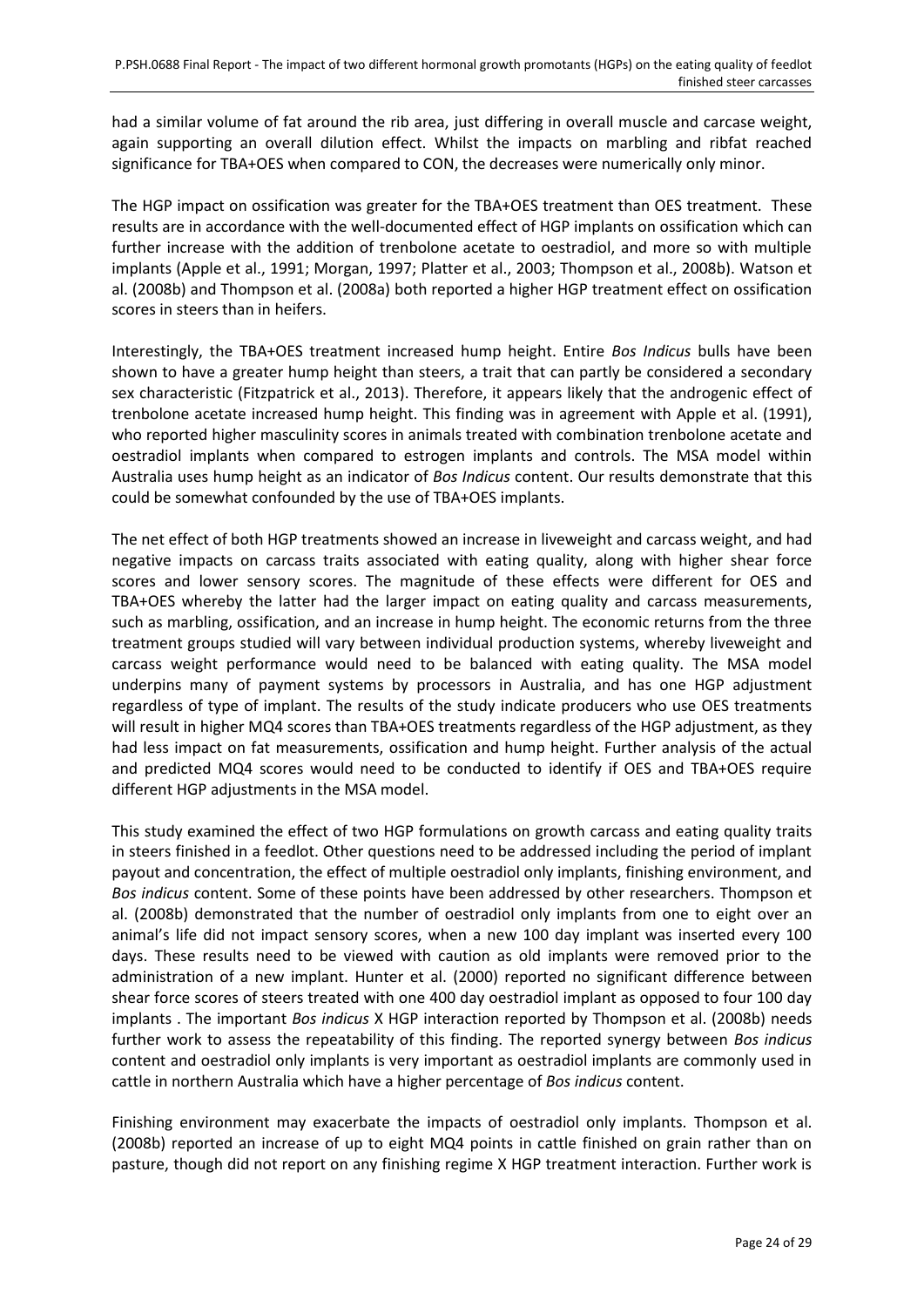underway to establish the effects of an oestradiol only long acting implant in cattle finished under pasture conditions.

Beyond these studies, there are other registered formulations of HGP implants which also do not contain trenbolone acetate, used in both pasture and feedlot environments. These implants contain the active ingredients oestradiol benzoate plus progesterone (for steers) or oestradiol benzoate plus testosterone (for heifers). Further work is required to establish the impact these implants have on eating quality for both steers and heifers.

## <span id="page-24-0"></span>**5 Conclusion**

This study clearly showed oestradiol only implants have less impact on meat eating quality measurements than a combination trenbolone acetate and oestradiol implant when used in short fed feedlot finished steers. The HGP impact was more pronounced in cuts which had the greatest aging potential via an increase in calpastatin concentration which in turn decreased proteolysis pm. The negative HGP impact of TBA+OES implants on eating quality was reduced through aging, which has important implications for the processing sector.

## <span id="page-24-1"></span>**6 Impact on Meat and Livestock Industry**

As discussed, further work is currently underway to establish the impact of oestradiol only implants when steers are finished on pasture for approximately 400 days. Upon completion of this project, all results can be evaluated collectively. As there is no differentiation in the MSA model between grain or grass finished animals, any modification to the HGP adjustment would have to account for both finishing systems. Furthermore, the residuals of the predicted MQ4 scores and the actual MQ4 scores from these projects will be assessed to quantify the accuracy of the current model. The full economic advantage of this overall project will not be able to be established until a decision is made by the relevant review committees as to whether, if any, MSA model adjustments are required.

Despite this, producers and the wider industry stand to benefit immediately from this project through the knowledge that oestradiol only implants when used in feedlot finishing conditions have less impact on MSA carcass measurements such as ribfat, marbling and ossification, when compared to combination trenbolone acetate and oestradiol implants, and therefore resulting in a higher MSA Index. Similarly, the use of oestradiol only implants may have an economic advantage over unimplanted animals through earlier turn-off times and/or increased carcass weight. Each production system differs in factors such as cattle type and rations, therefore each scenario would have to be analysed for economic return on an individual market basis.

Once residual analyses are conducted for predicted and actual MQ4 scores, these too can be presented as justification for possible modifications to the MSA model regarding the aging potential of TBA+OES treated cuts. Based on the data from this project, TBA+OES treated cuts improve significantly through aging. If a change was justified, there are significant benefits to the processing sector in reduced chilling times to achieve a higher eating quality of cuts from a TBA+OES treated carcases.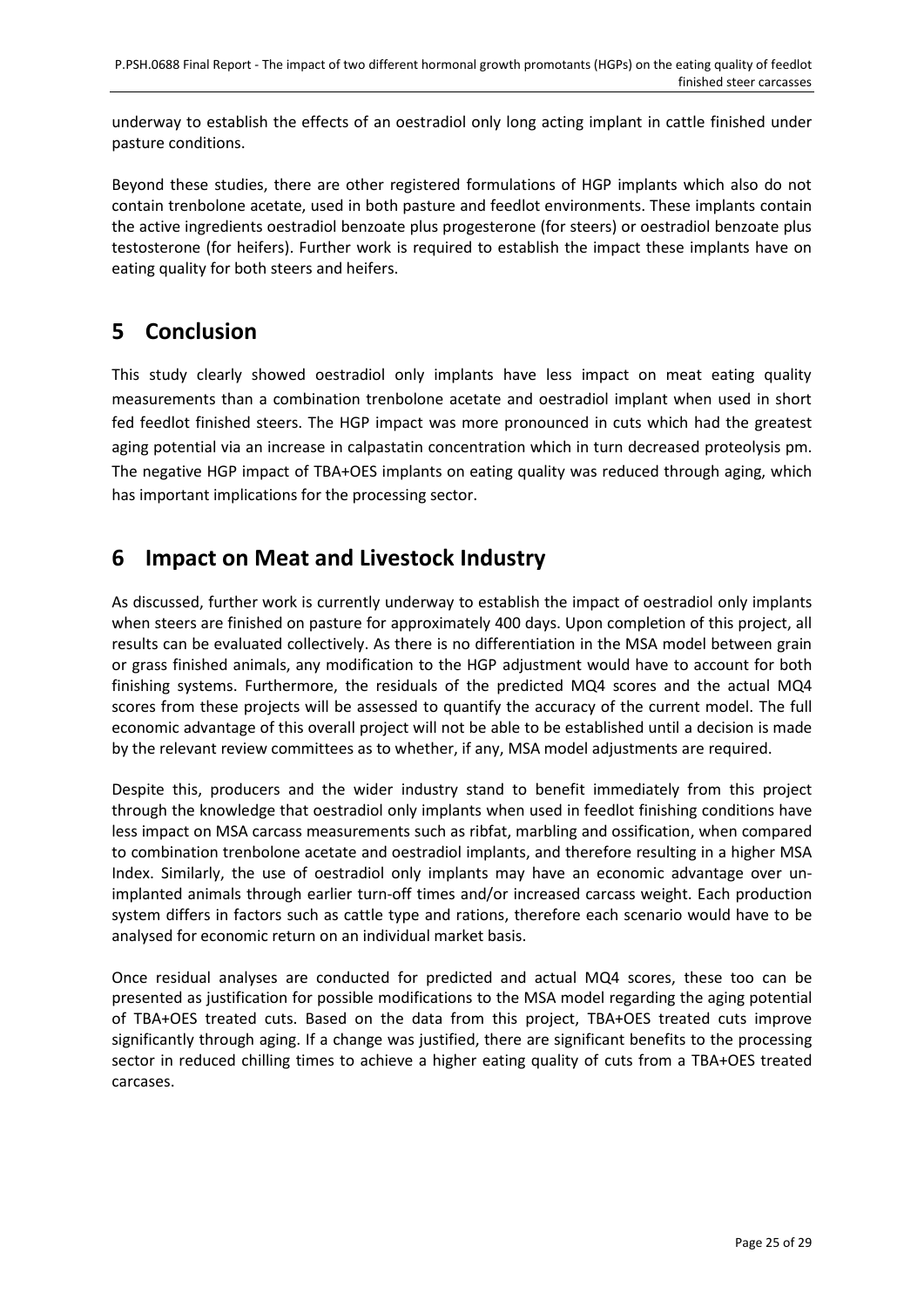## <span id="page-25-0"></span>**7 Recommendations**

Without the pasture project data, and the residual analyses for predicted and actual MQ4 scores, definitive recommendations for any MSA model modifications cannot yet be established. Despite this, the data from this project has demonstrated that there are differences between implants and therefore there may be justification in differentiating HGP implants in the MSA model.

If there were a change to the MSA model to differentiate implants, identification, auditing and producer declaration could be through:

- Ear palpation oestradiol only implants have a silicone rubber core which remains after the payout period. Combination trenbolone acetate and oestradiol implants are compressed powder pellets which dissolve when they come into contact with blood flow. These combination implants have a leading ball bearing which remains after the pellets dissolve for detection and differentiation from oestradiol only implants.
- Trenbolone metabolites As trenbolone acetate is a synthetic molecule, the metabolites can be detected in liver samples. Some processors are familiar with and already carrying out this testing.
- MSA Statutory declaration an additional question could be added to the MSA statutory declaration following the HGP question to differentiate the type of implant; "oestradiol only" or "other"

Furthermore, the improvement in eating quality of TBA+OES treated cuts through aging based on the data from this project could also justify a modification in the MSA model. Again, this would have to be viewed collectively with the data from the pasture project and residuals of predicted and actual MQ4 scores.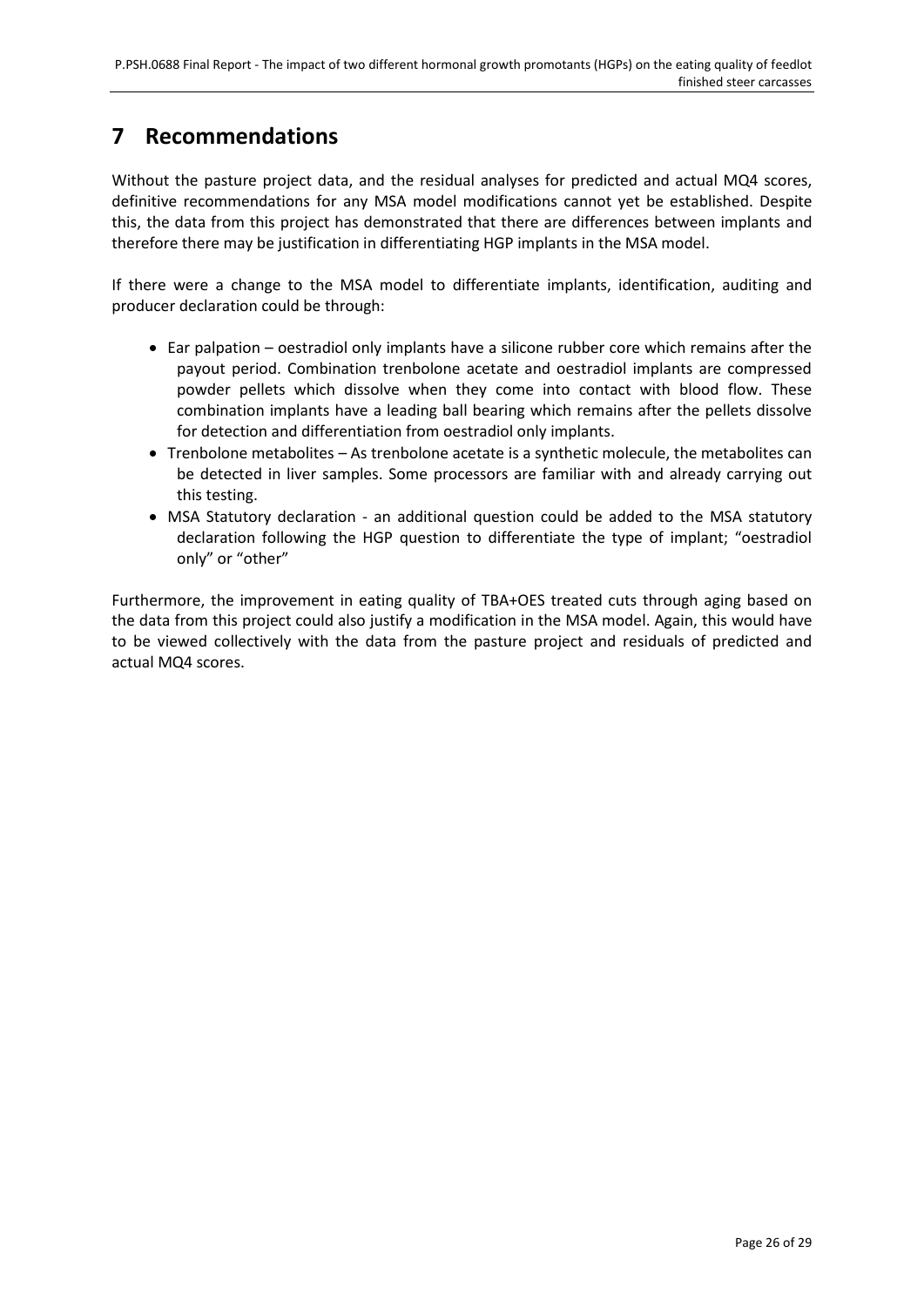## <span id="page-26-1"></span>**8 Bibliography**

- <span id="page-26-11"></span>Anderson, P.T. 1991. Trenbolone Acetate as a Growth Promotant. *Compendium on Continuing Education for the Practicing Veterinarian* **13**(7), 1179-1190.
- <span id="page-26-12"></span>Anderson, P.T., Johnson, B.J., Dikeman, M. 2014. Metabolic Modifiers. in: *Encyclopedia of Meat Sciences*, Vol. 2, Elselvier, pp. 62-69.
- <span id="page-26-18"></span>Apple, J.K., Dikeman, M.E., Simms, D.D., Kuhl, G. 1991. Effects of synthetic hormone implants, singularly or in combinations, on performance, carcass traits, and longissimus muscle palatability of Holstein steers. *J Anim Sci*, **69**(11), 4437-48.
- <span id="page-26-6"></span>AUSMEAT. 2005. *Handbook of Australian Meat - 7th Edition*. AUSMEAT Limited.
- <span id="page-26-14"></span>Bouffault, J.C., Willemart, J.P. 1983. Anabolic activity of trenbolone acetate alone or in association with estrogens. in: *Anabolics in Animal Production - Public health aspects, analytical methods and regulation*. Office International des Epizooties, Paris, France, pp. 156-179.
- <span id="page-26-7"></span>Burnham, D.L., Morris, S.T., Purchas, R.W., McCutcheon, S.N. 1997. Effects of Compudose® and Rumensin®, alone or in combination, on the growth, and carcass and meat quality of steers finished on pasture. *New Zealand Journal of Agricultural Research*, **40**(2), 231-238.
- <span id="page-26-5"></span>Capper, J.L., Hayes, D.J. 2012. The environmental and economic impact of removing growthenhancing technologies from U.S. beef production. *Journal of Animal Science*, **90**(10), 3527- 37.
- <span id="page-26-0"></span>Davies, B.L. 2008. Economic evaluation of hormonal growth promotants (HGPs) Meat and Livestock Australia.
- <span id="page-26-13"></span>Dayton, W.R., White, M.E. 2013. Mechanisms of Anabolic Steroid Action in Bovine Skeletal Muscle. in: *Evaluating Veterinary Pharmaceutical Behavior in the Environment*, Vol. 1126, American Chemical Society, pp. 1-12.
- <span id="page-26-4"></span>Dikeman, M.E. 2007. Effects of metabolic modifiers on carcass traits and meat quality. *Meat Science*, **77**(1), 121-135.
- <span id="page-26-16"></span>Duckett, S.K., Owens, F.N., Andrae, J.G. 1997. Effects of implants on performance and carcass traits of feedlot steers and heifers. in: *1997 Oklahoma State University Implant Symposium*. Oklahoma, USA, pp. 63-82.
- <span id="page-26-3"></span>Duckett, S.K., Pratt, S.L. 2014. Meat Science and Muscle biology symposium - Anabolic Implants and meat quality<sup>1</sup>. Journal of Animal Science, 92, 3-9.
- <span id="page-26-17"></span>Duckett, S.K., Wagner, D.G., Owens, F.N., Dolezal, H.G., Gill, D.R. 1999. Effect of anabolic implants on beef intramuscular lipid content. *Journal of Animal Science*, **77**(5), 1100-4.
- <span id="page-26-19"></span>Fitzpatrick, L.A., Parker, A.J., Zerby, H.N. 2013. Meat quality of grain finished entire male Bos indicus cattle. *Northern Beef Research Update Conference*, Cairns. pp. 35-42.
- <span id="page-26-8"></span>Foutz, C.P., Dolezal, H.G., Gardner, T.L., Gill, D.R., Hensley, J.L., Morgan, J.B. 1997. Anabolic implant effects on steer performance, carcass traits, subprimal yields, and longissimus muscle properties. *Journal of Animal Science*, **75**(5), 1256-1265.
- <span id="page-26-10"></span>Geesink, G.H., Kuchay, S., Chishti, A.H., Koohmaraie, M. 2006. μ-Calpain is essential for postmortem proteolysis of muscle proteins. *Journal of Animal Science*, **84**(10), 2834-40.
- <span id="page-26-15"></span>Gerken, C.L., Tatum, J.D., Morgan, J.B., Smith, G.C. 1995. Use of genetically identical (clone) steers to determine the effects of estrogenic and androgenic implants on beef quality and palatability characteristics. *Journal of Animal Science*, **73**(11), 3317-24.
- <span id="page-26-9"></span>Goll, D.E., Thompson, V.F., Taylor, R.G., Christiansen, J.A. 1992. Role of the calpain system in muscle growth. *Biochimie*, **74**(3), 225-237.
- <span id="page-26-2"></span>Hunter, R.A. 2009. Hormonal Growth Promotant (HGP) use in the Australian Beef Industry. Meat and Livestock Australia. 9781741913415.
- <span id="page-26-20"></span>Hunter, R.A., Magner, T., Allingham, P.G. 2000. Sustained growth promotion, carcass characteristics, and meat quality of steers treated with oestradiol-17b. *Australian Journal of Agricultural Research*, **51**, 133-138.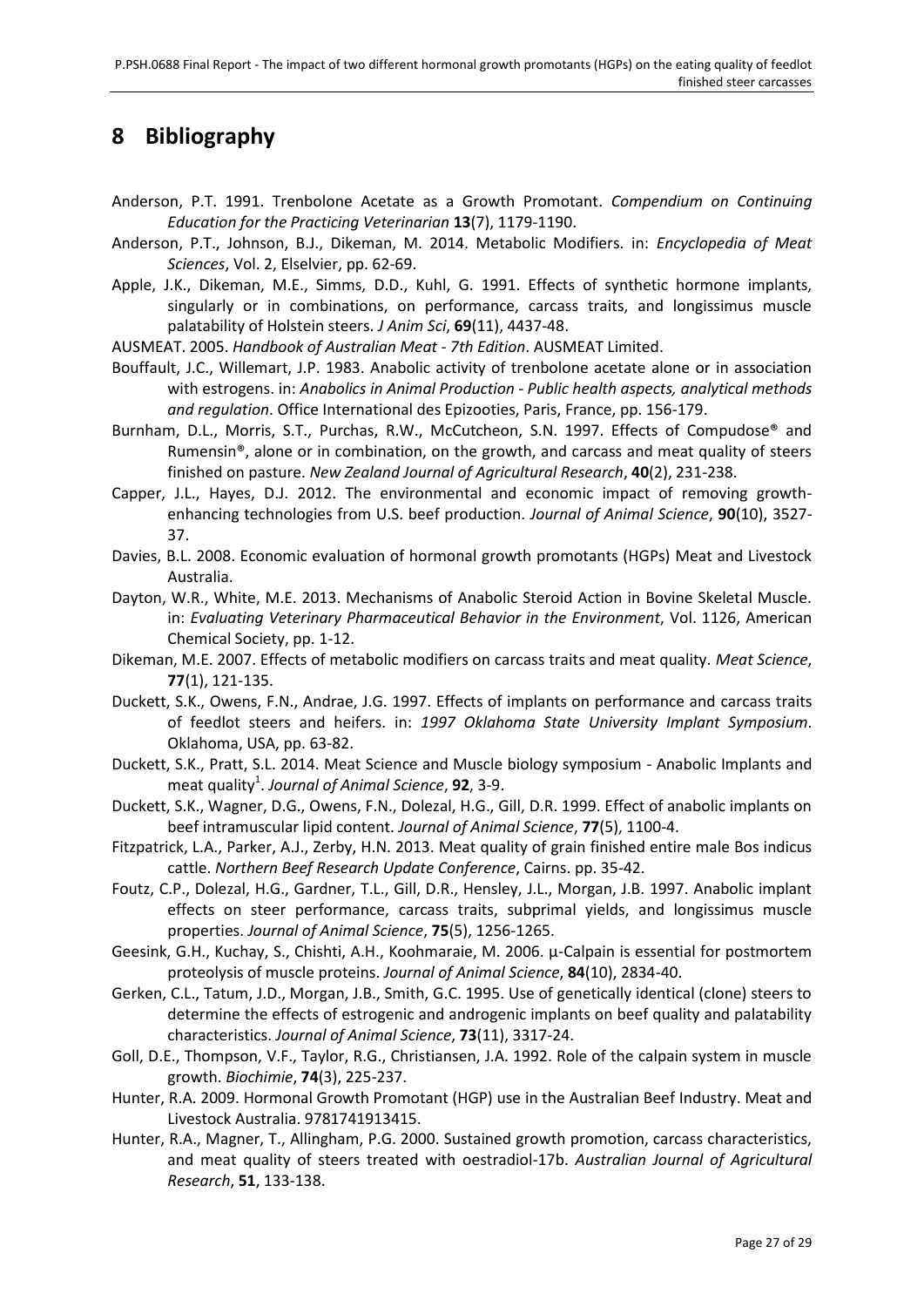- <span id="page-27-16"></span>Johnson, B.J., Halstead, N., White, M.E., Hathaway, M.R., DiCostanzo, A., Dayton, W.R. 1998. Activation state of muscle satellite cells isolated from steers implanted with a combined trenbolone acetate and estradiol implant. *Journal of Animal Science*, **76**(11), 2779-86.
- <span id="page-27-17"></span>Johnson, B.J., Reinhardt, C.D. 2008. Growth Promotants for Beef Production: Anabolic Steroids:Performance Responses and Mode of Action. Fifth Edition ed. in: *Food Animal Practice* (Eds.) D.E. Anderson, M. Rings, Elsevier, pp. 643-651.
- <span id="page-27-10"></span>Koohmaraie, M. 1990. Quantification of Ca2(+)-dependent protease activities by hydrophobic and ion-exchange chromatography. *Journal of Animal Science*, **68**(3), 659-65.
- <span id="page-27-13"></span>Koohmaraie, M., Geesink, G.H. 2006. Contribution of postmortem muscle biochemistry to the delivery of consistent meat quality with particular focus on the calpain system. *Meat Science*, **74**(1), 34-43.
- <span id="page-27-5"></span>Koohmaraie, M., Kent, M.P., Shackelford, S.D., Veiseth, E., Wheeler, T.L. 2002. Meat tenderness and muscle growth: is there any relationship? *Meat Science*, **62**, 345-352.
- <span id="page-27-1"></span>McCrabb, G.J., Hunter, R.A. 2002. Lifetime methane production is reduced when beef cattle are repeatedly treated with an hormonal growth promotant. *Proceedings of Australian Society of Animal Production*. pp. 327.
- <span id="page-27-4"></span>Morgan, B. 1997. Implant program effects on USDA beef carcass quality grade traits and meat tenderness. in: *1997 Oklahoma State University Implant Symposium* Oklahoma, USA.
- <span id="page-27-2"></span>Nichols, W.T., Gaylean, M.L., Thomson, D.U., Hutcheson, J.P. 2002. Effects of Steroid Implants on the Tenderness of Beef. *The Professional Animal Scientist*, **18** 202-210.
- <span id="page-27-14"></span>Ouali, A., Talmant, A. 1990. Calpains and calpastatin distribution in bovine, porcine and ovine skeletal muscles. *Meat Science*, **28**(4), 331-348.
- <span id="page-27-11"></span>Ouali, A., Zabari, M., Renou, J.P., Touraille, C., Kopp, J., Bonnet, M., Valin, C. 1988. Anabolic agents in beef production: Effects on muscle traits and meat quality. *Meat Science*, **24**(3), 151-161.
- <span id="page-27-8"></span>Perry, D., Shorthose, W.R., Ferguson, D.M., Thompson, J.M. 2001. Methods used in the CRC program for the determination of carcass yield and beef quality. *Australian Journal of Experimental Agriculture*, **41**(7), 953-957.
- <span id="page-27-19"></span>Platter, W.J., Tatum, J.D., Belk, K.E., Scanga, J.A., Smith, G.C. 2003. Effects of repetitive use of hormonal implants on beef carcass quality, tenderness, and consumer ratings of beef palatability. *Journal of Animal Science*, **81**, 984-996.
- <span id="page-27-7"></span>Polkinghorne, R. 2015. Meat Standards Australia - consumer samples assesed ed, (Ed.) D.T. Packer.
- <span id="page-27-6"></span>Polkinghorne, R., Thompson, J.M., Watson, R., Gee, A., Porter, M. 2008. Evolution of the Meat Standards Australia (MSA) beef grading system. *Australian Journal of Experimental Agriculture*, **48**(11), 1351-1359.
- <span id="page-27-0"></span>Preston, R.L. 1999. Hormone containing growth promoting implants in farmed livestock. *Advanced Drug Delivery Reviews*, **38**, 123-138.
- <span id="page-27-18"></span>Reinhardt, C.D., Wagner, J.J. 2014. High-dose anabolic implants are not all the same for growth and carcass traits of feedlot steers: A meta-analysis. *Journal of Animal Science*, **92**(10), 4711-8.
- <span id="page-27-12"></span>Schneider, B.A., Tatum, J.D., Engle, T.E., Bryant, T.C. 2007. Effects of heifer finishing implants on beef carcass traits and longissimus tenderness. *Journal of Animal Science*, **85**(8), 2019-2030.
- <span id="page-27-9"></span>Shackelford, S.D., Koohmaraie, M., Cundiff, L.V., Gregory, K.E., Rohrer, G.A., Savell, J.W. 1994. Heritabilities and phenotypic and genetic correlations for bovine postrigor calpastatin activity, intramuscular fat content, Warner-Bratzler shear force, retail product yield, and growth rate. *Journal of Animal Science*, **72**(4), 857-863.
- <span id="page-27-15"></span>Shackelford, S.D., Koohmaraie, M., Miller, M.F., Crouse, J.D., Reagan, J.O. 1991. An evaluation of tenderness of the longissimus muscle of Angus by Hereford versus Brahman crossbred heifers. *Journal of Animal Science*, **69**(1), 171-177.
- <span id="page-27-3"></span>Tatum, J.D. 2009. Growth Technologies: Performance benefits and quality considerations. *Meat Science and Muscle Biology Symposium: Balancing Live Cattle Performance and Beef Quality, Joint ADSA-CSAS-ASAS Annual Meeting*, Montreal, Quebec, Canada. pp. 1-30.